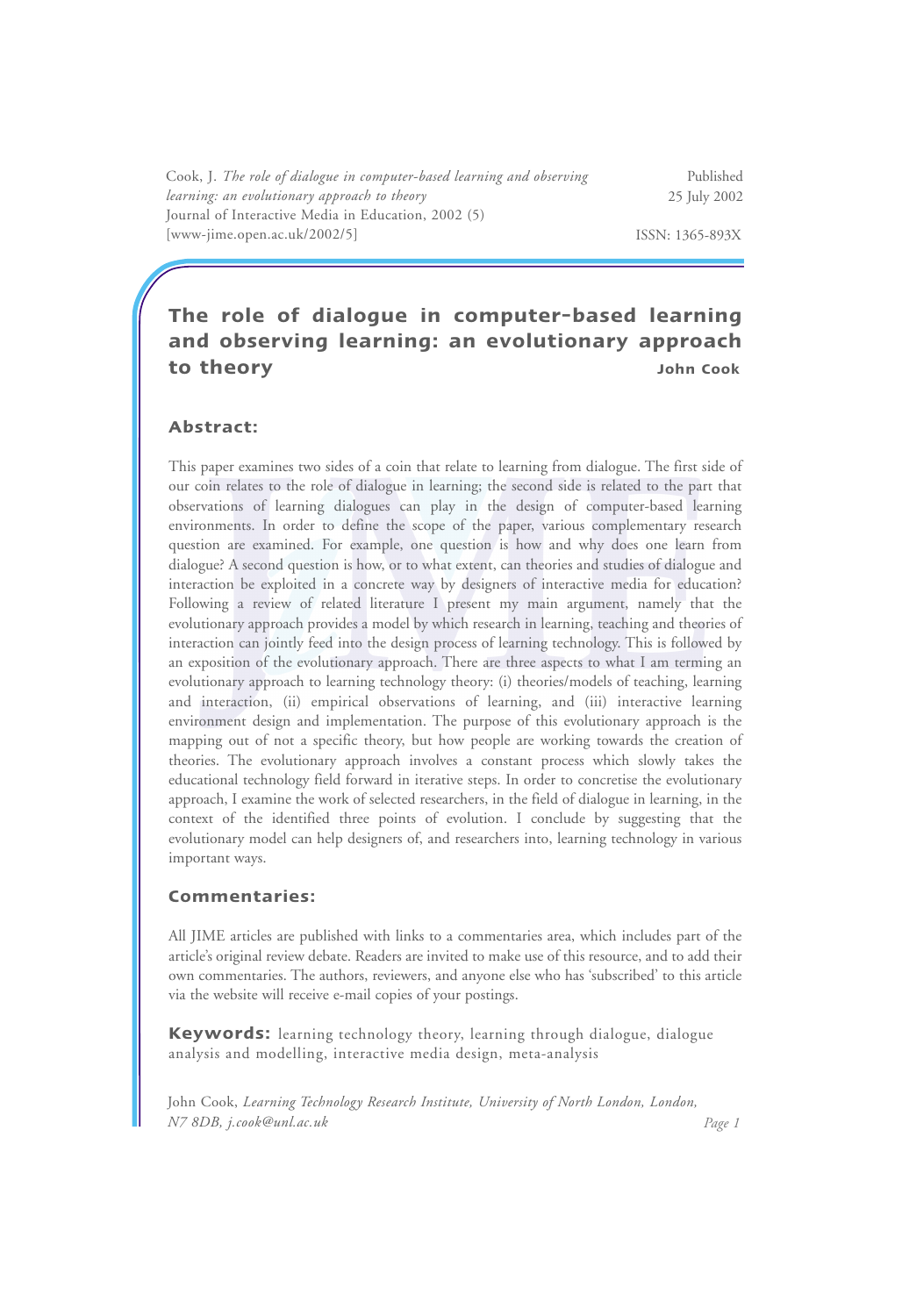### **1 Introduction**

This paper examines two issues that relate to learning from dialogue. The first issue concerns the role of dialogue in learning. The second issue pertains to the role that observations of learning dialogues can play in the design of computer-based learning environments. In this paper I argue for an evolutionary approach to examining theory. What this paper does not try to put forward is one theoretical basis for learning technologies. The purpose of the evolutionary approach presented below is, rather, to provide a primarily descriptive tool that enables us to map out how different researchers are working towards the creation of theories, i.e. a tool for meta-analysis. The evolutionary approach is a useful, if somewhat simplified, conception of the role of theory and models in learning technology development. Following the literature review presented in the next two sections, the main arguments and research questions raised in this paper are presented in section 4. In section 4 I will draw on the pre-print debate<sup>1</sup>, for an earlier version of this paper, that took place in the fourth quarter of 2001. This will enable me to lay out the main arguments and questions raised in this paper. Consequently, section 4 refers to reviews and commentaries that occurred in the online debate and the responses by myself. Given that the main concern of this paper is dialogue, and that the JiME review process encourages exploratory dialogue, it is felt that such an inclusion is appropriate. Indeed, this online review process is an excellent example of how we use language to think together (Mercer, 2000) and to clarify what it is that is being discussed. Section 5 presents the evolutionary approach, which focuses in on the relationships between the three points in what I am calling an evolutionary approach to new educational media theorising: (i) theories/models of learning, teaching and interaction (ii) empirical observations of learning, and (iii) interactive learning environment design and implementation. The evolutionary approach involves a constant process which slowly takes the field forward in iterative steps. My perspective is that no big bang or revolution is imminent with respect to theorising and modelling. Instead, I advocate cycles around the three points of evolution; this will, I suggest, bring about the gradual development of the field of learning technology, allowing us to adapt theories and models to suit our own perspectives.

### **2 How and why does one learn from dialogue?**

Dialogue between teachers and students may be important in promoting learning (e.g. Vygotsky, 1978; Leontiev, 1975; Elsom-Cook, 1990; Lipman, 1991; Jones and Mercer, 1993; Freire, 1993; Baker, 1994; Cook, 1994; Pilkington and Mallen, 1996; Cook, 1998; Mercer, 2000; Ravenscroft and Matheson, 2002). This section attempts to examine the question: how and why does one learn from dialogue?

Students who are placed in a learning environment will usually need to interact with a teacher or learning facilitator at some point, in order to receive guidance (Elsom-Cook, 1990), feedback

<sup>1</sup> *http://www-jime.open.ac.uk/Reviews/get/cook/1.html?embed=-1*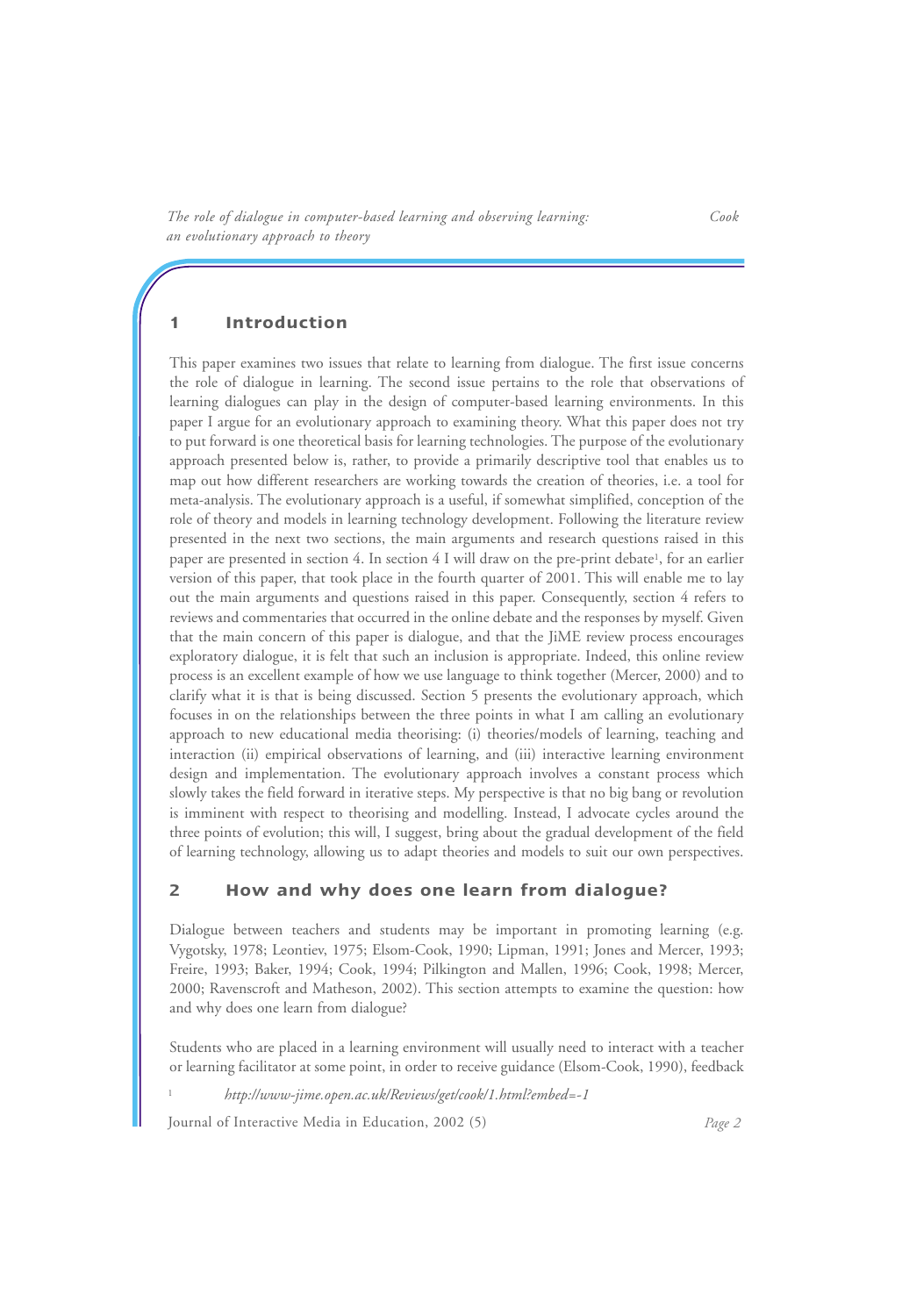and explanations. The adaptive role of a teacher is of central importance to learning (Laurillard, 1993) because learning resources and media, such as books, journals, CD-ROMS, online databases or World Wide Web resources, etc., are rarely able to adapt to a particular group or individual's learning requirement. Students bring different histories of learning with them to a particular situation and therefore have different learning needs (Laurillard, 1993; Ramsden, 1992). Furthermore, these resources and media, typically, do not provide guidance on how they should be integrated and embedded in a coherent fashion so that learning can occur. For example, the tutor may be required to mediate between the learner and their understanding of the way in which they should use learning resources in order to meet the assessed learning outcomes of a particular programme of study. Consequently, in a learning environment, we get a complex set of relationships between how a learner thinks, i.e. cognition, how the learner interacts with teachers and peers, and the various media and resources that are available to support learning. The institution and society in which the learning takes place will also exert an influence on learning in more subtle ways.

The teacher is often more than a source of information. As was pointed out above, the teacher plays a key role in mediating a student's learning, acting as a kind of go-between or guide for the learner as they engage with the various elements of the learning environment, i.e. as they engage with other learners and tutors, learning resources and media, programme learning outcomes and assessment methods (Knight, 1995). The teacher can also help the learner to become more autonomous, to learn how to learn, and to reflect on his or her own problemsolving. The way that such explanation and guidance is provided by a teacher is usually through dialogue, either face-to-face, written or virtual, since this enables the teacher's help to be adapted and individualised to a particular student's needs. Dialogue also enables the student to verbalise and articulate his or her needs and understanding. This latter process of making knowledge explicit, and reflecting on it may itself be an interactive learning mechanism (e.g. Chi, Bassok, Lewis, Reimann and Glaser, 1989). Providing computer-based learning support that is able to acquire aspects of the role of 'teacher as mediator' is a growing area of research and development. Indeed, we are now starting to build up a rich picture of 'how' we learn from dialogue. However, in this paper what I am claiming is that, although there are many references in the literature on interactive learning mechanisms as they relate to computer-based learning (e.g. van Joolingan and de Jong, 1991; Baker, 1994; Baker and Bielaczyc, 1995), we still do not have sufficient detailed knowledge concerning the relationships between theory, empirical work and implementation of learning environments.

In contrast to the teacher as mediator perspective, Constructivism (described by Wasson, 1996) sees the major goal of education as the creation of rich sets of cognitive tools to help learners explore and interact with their environment and is closely associated with Piaget's (1971) genetic epistemology theory of cognitive development. Papert's (1980) Turtle Logo is a classic example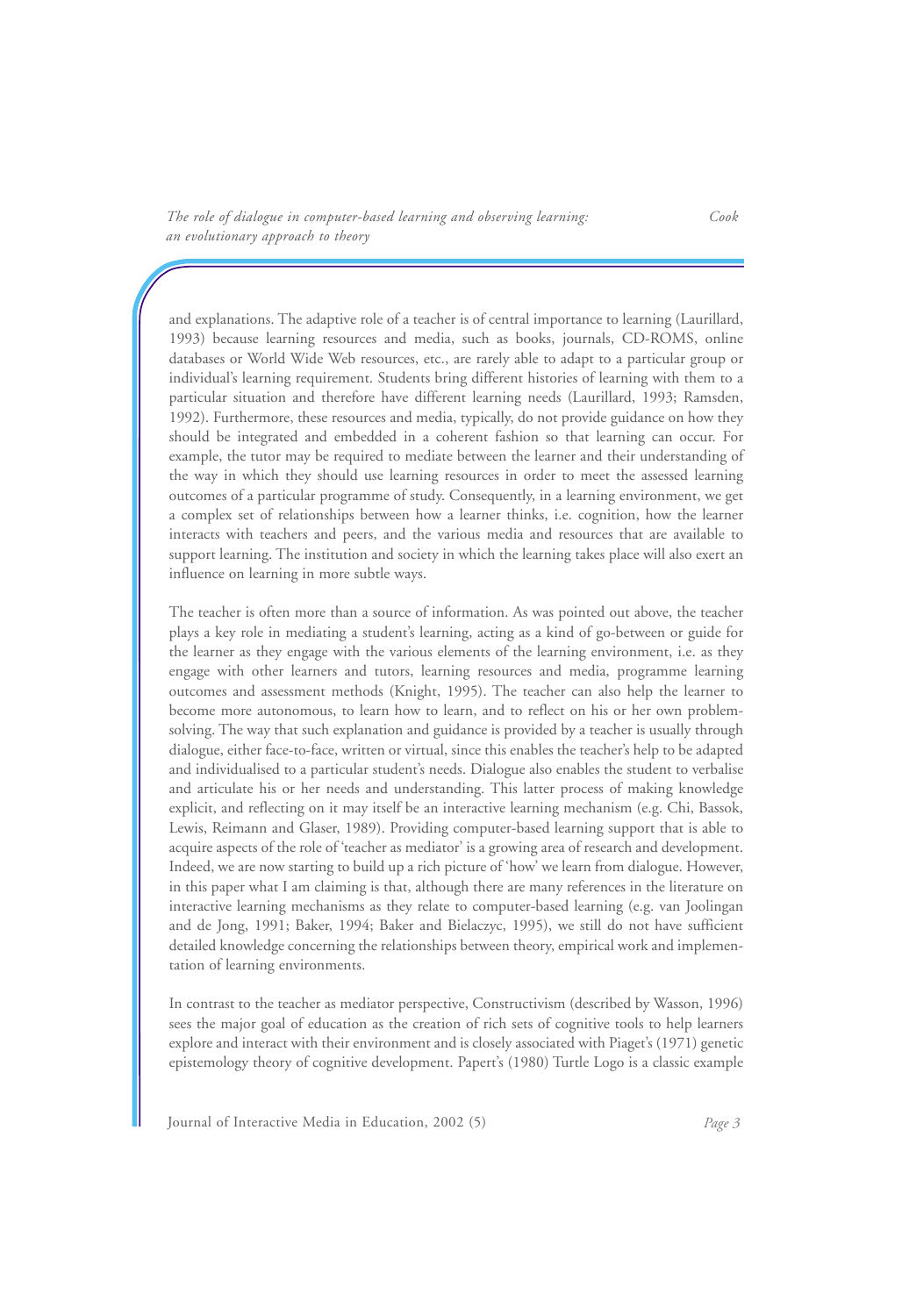of a learning environment that attempts to embody cognitively relevant tools in the environment. In the case of Logo, the cognitive tools, or cognitive hooks as Papert called them, are claimed to be the graphical immediacy of geometry drawn in real-time. These cognitive hooks are intended for the young learner to use as a tool to enhance the motor skills which they have acquired from birth. Cognitive tools are generalisable tools used to engage learners in meaningful cognitive processing, knowledge construction and facilitation. For example, computer-based cognitive tools are in effect cognitive amplification tools that are part of the environment. Environments that employ cognitive tools are described as distributing cognition; they are constructivist because they actively engage learners in the creation of knowledge that reflects their comprehension and conception of the information rather than focusing on the presentation or transmission of objective knowledge. It is this last item that contrasts with the behavioural approach (see, Hartley, 1998, for a description) which would focus on content selection, sequencing, structuring and presentation.

Taking a different perspective, Jones and Mercer (1993) have argued that a theory of learning, e.g. Behaviourism or Constructivism, is not the best framework for analysing what goes on in understanding the use of media like computers in education, rather a theory and analysis of teaching-and-learning is needed. The evolutionary framework, described in this paper, takes a similar approach, drawing as it does on theory and analysis of teaching and learning. Jones and Mercer are in favour of approaches to understanding teaching and learning that have been based on Vygotsky's cultural-historical theory of human activity. For Vygotsky (1978), human mental functions appear first as inter-individual and then intra-individual, that is, by the use of socially developed tools, both technological and psychological ones. However, surprisingly little evidence has been offered to support these claims (Mercer, 2000, p. 155). For Vygotsky the unit of analysis was still the mediated action of an individual and how that individual developed. Leontiev (1975) expanded Vygotsky's cultural-historical theory to an activity theory approach to human interaction where reality consists of mediated, social, hierarchically organised, developing, internal and external, object-oriented activities. For Leontiev the unit of analysis was extended to include the collective activity, something done by the community with a motive (which need not be consciously recognised), which is composed of individual actions directed towards a goal. The individual's mediated actions could still be analysed, but there was now a social dimension which could be used to understand the individual's actions.

Recent work with computer-based simulations (Twigger, Byard, Draper, Driver, Hartley, Hennessy, Mallen, Mohammed, O'Malley, O'Shea and Scanlon, 1991; van Joolingan and de Jong, 1991), which are used to help students acquire explanatory accounts of the real world, shows that students may fail to generate deep causal models of the behaviour under simulation because they concentrate on manipulating the simulation objects. With respect to the previously stated finding, Pilkington and Mallen (1996) make a strong case for a more Vygotskian (1978)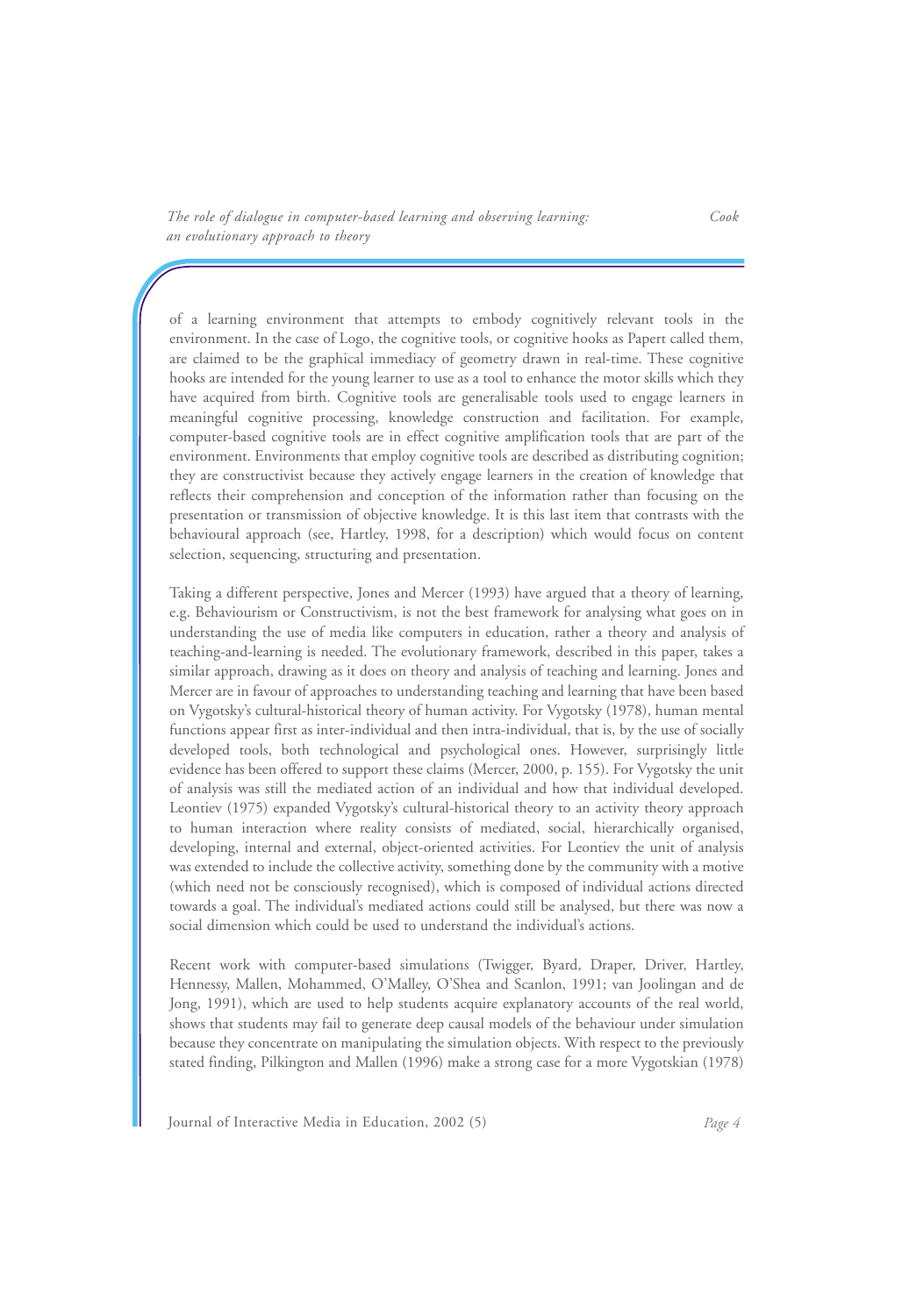perspective in interaction, i.e. where the teacher mediates knowledge about the society and culture so that it can be internalised by the learner. Interestingly, this raises the following question: is this knowledge already formed and finding its way into the learner? If so, this would suggest a knowledge transmission model of education. In fact I do not mean to suggest this interpretation. In my interpretation, interaction is seen as an important component of the learning environment, helping students to recognise and resolve inconsistency, i.e. it has an adaptive mediating role. Furthermore, Pilkington and Mallen have also point out that:

*…if we are to improve the quality of the interaction, then we need to understand the mechanisms by which dialogues work ... We need to know how and why, some kinds of dialogue … seem able to trigger reflective engagement and conceptual change. (Pilkington and Mallen, 1996, p. 213–214).* 

Recently, some researchers have suggested that dialogue with a teacher may be required if the goal is to promote reflection and conceptual change:

*… self-reflection, or even reflective discussion between students may not be effective in changing beliefs and their 'organisation' into conception. This requires dialogue with a teacher. But … can a computer system be improved/designed to assist the reflective process, and if so, what are the requirements of its improvements? (Hartley and Ravenscroft, 1993, p. 3).*

The above researchers (Hartley and Ravenscroft, 1993) go on to describe a system called SCILAB, which was designed to explore one approach, for the domain of science, to providing dialogue that encourages reflection.

Lipman (1991) has proposed an approach to learning through dialogue and has suggested that we must stipulate that education should include reasoning and judgement about knowledge. Education in the Lipman sense of the word is not 'simply' learning, it is a Vygotskian-like teacher-guided community of inquiry that places an emphasis on social interaction and cooperative learning. Lipman calls this the reflective model of education practice. In a community of inquiry, the teacher becomes a facilitator and the student can take a shared, active and reflective role in the development of their own understanding (Mercer, 2000, p. 161). As we will see in subsequent sections, Lipman's work has been influential on the author's own work in the area of promoting learning through dialogue.

Mercer (2000) extends the work of Vygotsky and introduces the term 'interthinking' "in order to focus attention on the joint, co-ordinated intellectual activity which people regularly accomplish using language" (Mercer, 2000, p. 16). Mercer suggests a breaking down dialogue in the following way: disputational, cumulative, and exploratory, and begins to suggest the useful features of each to learners. Indeed, Mercer has started to address the difficult question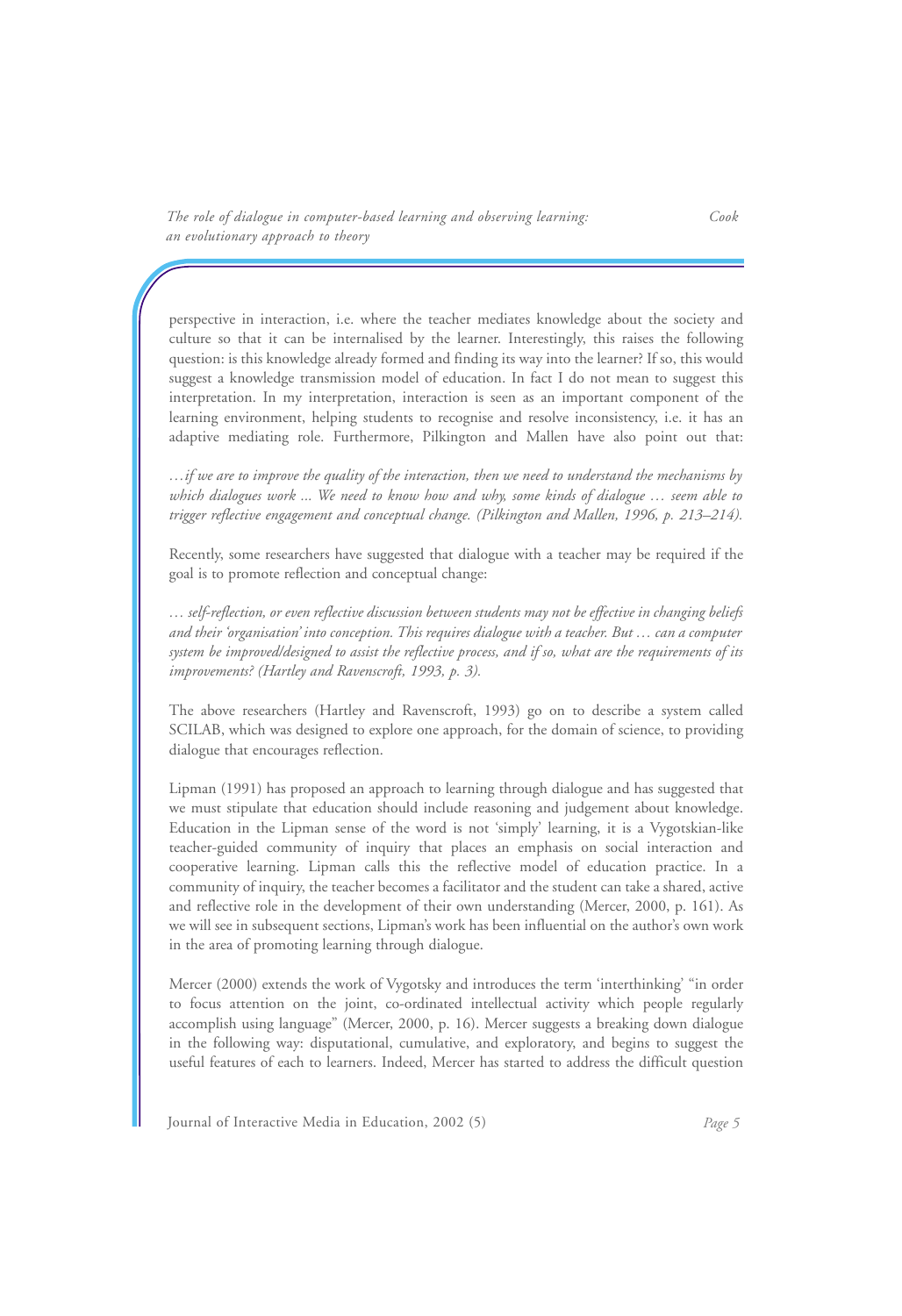posed at the start of this section: how and why does one learn from dialogue? Mercer talks about ways dialogue can fail as well as be successful, which seems critical to furthering our understanding of the area. For example, Mercer (2000, p. 145) points out that observational research in the classroom on children's activities in pairs and groups is 'unproductive', with more 'disputational' than the desired 'exploratory' talk happening. Mercer also reports success with interventions using his 'Talk Lessons': "children who have done the programme discuss issues in more depth and for longer … [and can] think together critically and constructively" (Mercer, 2000, p. 151).

A listening approach to the use of dialogues has been put forward in the Vicarious Learning project (e.g. see McKendree, Stenning, Mayes, Lee and Cox, 1998). This work attempts to suggest what dialogue contributes to learning that may be quite difficult to achieve in other ways. Specifically, the project was interested in exploring the benefits to learners of being able to observe others participating in dialogues. There is, however, evidence both for and against the effect of overhearing dialogues on learning (see McKendree, Good and Lee, in press). For example, Schober and Clark (1989) suggests that participants in their study who engaged in conversations with a "Director" performed better than overhearers. McKendree et al. (in press), however, counter that Schober and Clark were matching ambiguous figures in the study. What these differing results may point to is, perhaps, the suggestion that key factors in dialogue in learning are (i) the type and purpose of the dialogue (ii) the type of performance that is being measured, and (iii) the stance of the person being measured: an overhearer that takes an active stance might do just as well in a conversation, a learner that is not as active, and hence does not engage, probably would not do as well in either the overhearing or conversational modes (McKendree, J., personal communication, 30th November, 2001). What does seem certain is that the issue of exactly 'how' dialogue promotes learning is a complex one. Indeed, Mercer (2000, p. 173) admits that his "models of talk [disputational, cumulative and exploratory] are simplifications of complex reality which will need to be refined, or even replaced, as we learn more about the nature of interthinking".

To be truly equal and transformative, dialogue should not just be about content or about making appropriate use of a learning environment; it has to extend to the choice of what is to be learned, decisions about how it is to be learned and even institutional questions (Moore and Kearsley, 1996). This relates to the way that some distance learning writers talk about transactional distance: the perceived degree of separation during interaction between and among students and teachers. Moore and Kearsley (1996) describe transactional distance as having two components: dialogue and structure. Dialogue in this context refers to communication between students and their teacher and structure refers to the "responsiveness" of the educational plan to the individual student. One interpretation of the term 'educational plan' could be an orchestrated learning environment, e.g. a module that draws upon problem-based learning or an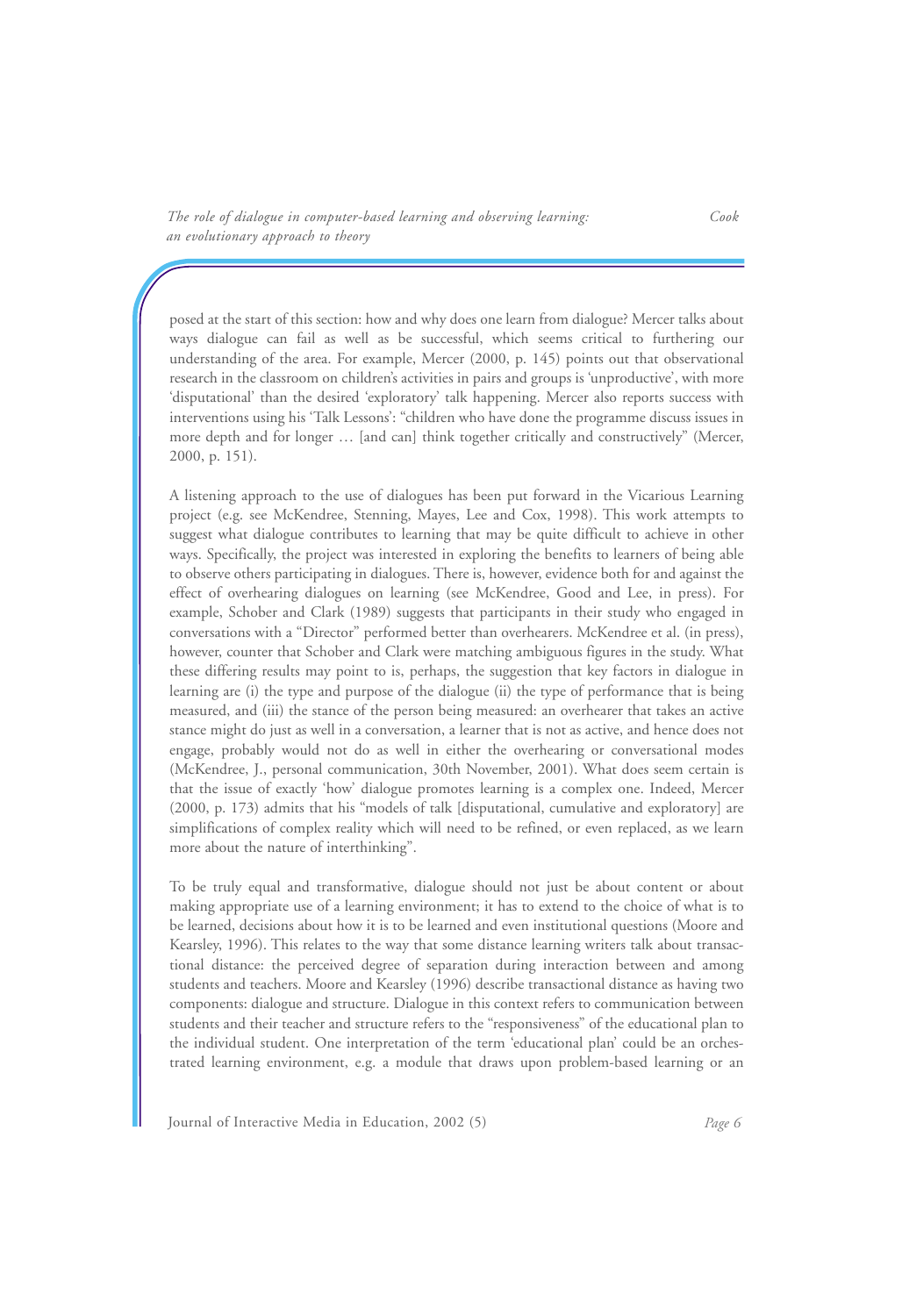institution that is based on a particular educational school of thought. The educational plan can thus include theory and models of learning and interaction.

Work is currently being done with applications of the Russian literary theorist Bakhtin's (1981) model of dialogic discourse to Computer Mediated Communication (e.g. Galin and Latchaw, 1998). While not really concerned with design, these early attempts at introducing Bakhtinian theory into the analysis of the uses of educational technology elucidate the concept of dialogue and see it as a broad and complex activity (as was pointed out above), which is inscribed by struggles of power and authority. However, the concept of 'control' may be more useful than that of 'power' (Mercer, 2000, p. 95) in the context of using dialogue to promote learning. Someone in a position of power may still not retain control of a situation; instead we should judge the effectiveness of dialogue for exerting control in context.

To conclude this section, I suggest that we are starting to build up a rich understanding of 'how' dialogue promotes learning, but that more work is needed to understand 'why' it promotes learning. In this section we have seen that it would appear that certain types of learning may not occur unless dialogue takes place between a tutor and learner(s). Interaction has an adaptive mediating role, helping students to recognise and resolve inconsistency. Furthermore, dialogue may take various forms: disputational, cumulative, and exploratory; but that exploratory dialogue may be more likely to lead to in-depth learning. In addition, overhearing the dialogues of other may have a positive impact on learning. To be truly equal and transformative, dialogue has to be responsive to institutional questions and educational plans. However, in order to improve our understanding of interactive learning mechanisms (i.e. 'why' dialogue causes learning) in the context of the use of new media like computers, I suggest that there is a need to link theory to the analysis of teaching-and-learning interactions.

### **3 System design based on studies of human communicative interaction**

In this section the following question is examined: how, or to what extent, can theories and studies of dialogue and interaction be exploited in a concrete way by designers of interactive media for education? In computer-based learning there is very little work that is based on dialogue analysis. The work that has been done tends to examine students' interactions with existing computer-based systems (e.g. Pask, 1976; Recker, 1994; Pilkington and Parker-Jones, 1996), although Anderson (e.g. Anderson and Boyle, 1985) has spent many years modelling the cognitive competencies that are taught in the domains of mathematics, computer programming, and cognitive psychology. Furthermore, Laurillard (1993, p. 102) has proposed a template for conversations that aims to map out, at a very high level of abstraction, the steps that are required for the design of interactive and adaptive media. However, Hartley (1998) has pointed out that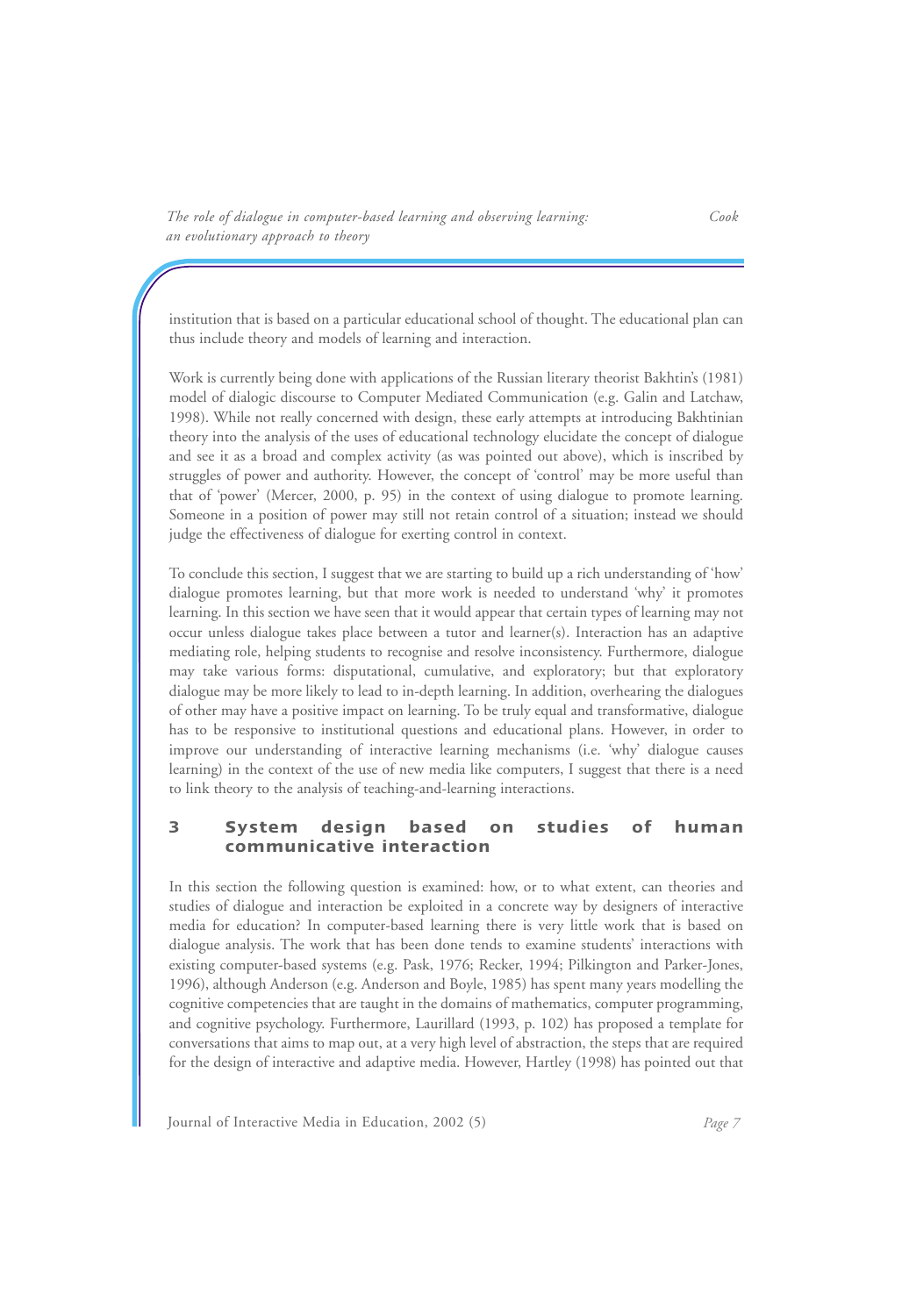although the applications of technology in education are becoming more numerous, they tend to be "disparate, pragmatically oriented, and largely descriptive in the accounts they present" (Hartley, 1998, p. 20), and that we still need systematic development frameworks that are able to "link theories to methodologies and practice" (Hartley, 1998, p. 36).

The idea that we can somehow base system design on a study of dialogues is a separate concern to building systems that promote dialogue, although the former may lead to the latter. The analysis of communicative interactions may lead to important insights that guide interactive media development on a philosophical and theoretical level. Alternatively, the results may be used to suggest useful tutoring strategies that can be used in a particular learning situation. However, educational research on interactions has tended to focus on a level of analysis and description that is of limited value for the types of models and theories that we wish to construct and use as the basis of learning environment design. This level of description claim does not suppose that educational research is, or has been, carried out at the wrong level of detail. Rather, the claim is that the gap between the level at which educational research is conducted and the fine-grained detail required for learning technology approaches has, up to the present, been too great to be bridged. Support for this claim can be found in the literature:

*... most of this work [educational research on interactions] is descriptive and statistical in nature. It tells us that a teacher spends 40% of his or her time responding to student-initiated activity (or whatever) but offers no help in understanding the processes and mechanisms involved. Similarly, the non-quantitative work, based on sociological and anthropological approaches, is of limited value for the types of models and theories which we wish to construct in AI and Education ... we must obviously look at education if we are to find out about educationally specific goals. It is not clear, however, whether we can derive the information we need from existing work. There is a large gap to be bridged in terms of levels of description. If the gap cannot be bridged, then it is necessary for AI and Education to include repetitions of previous research at finer levels of detail. (Elsom-Cook, 1991, p. 76–77)* 

Over a quarter of a century ago the designers of the WHY system attempted to formalise the Socratic method for tutoring about the rainfall processes on the basis of a study of human tutoring (Stevens, Collins and Goldin, 1982). Anderson's tutoring research (e.g. Anderson and Boyle, 1985) has been advocating and writing about the importance of looking at what students do and what tutors say as a corpus for designing teaching systems for 20 years.

More recently, the AutoTutor system has been designed to assist college students on a computer literacy course (Graesser, Wiemer-Hastings, Wiemer-Hastings, Kreuz & the Tutoring Research Group, 1999). AutoTutor uses an analysis of human tutors as the basis for its dialogue moves and discourse patterns in a curriculum script. The AutoTutor researchers attempt to use speech act theory (Austin, 1962; Searle, 1969) as the basis for their system's dialogue planning. Also,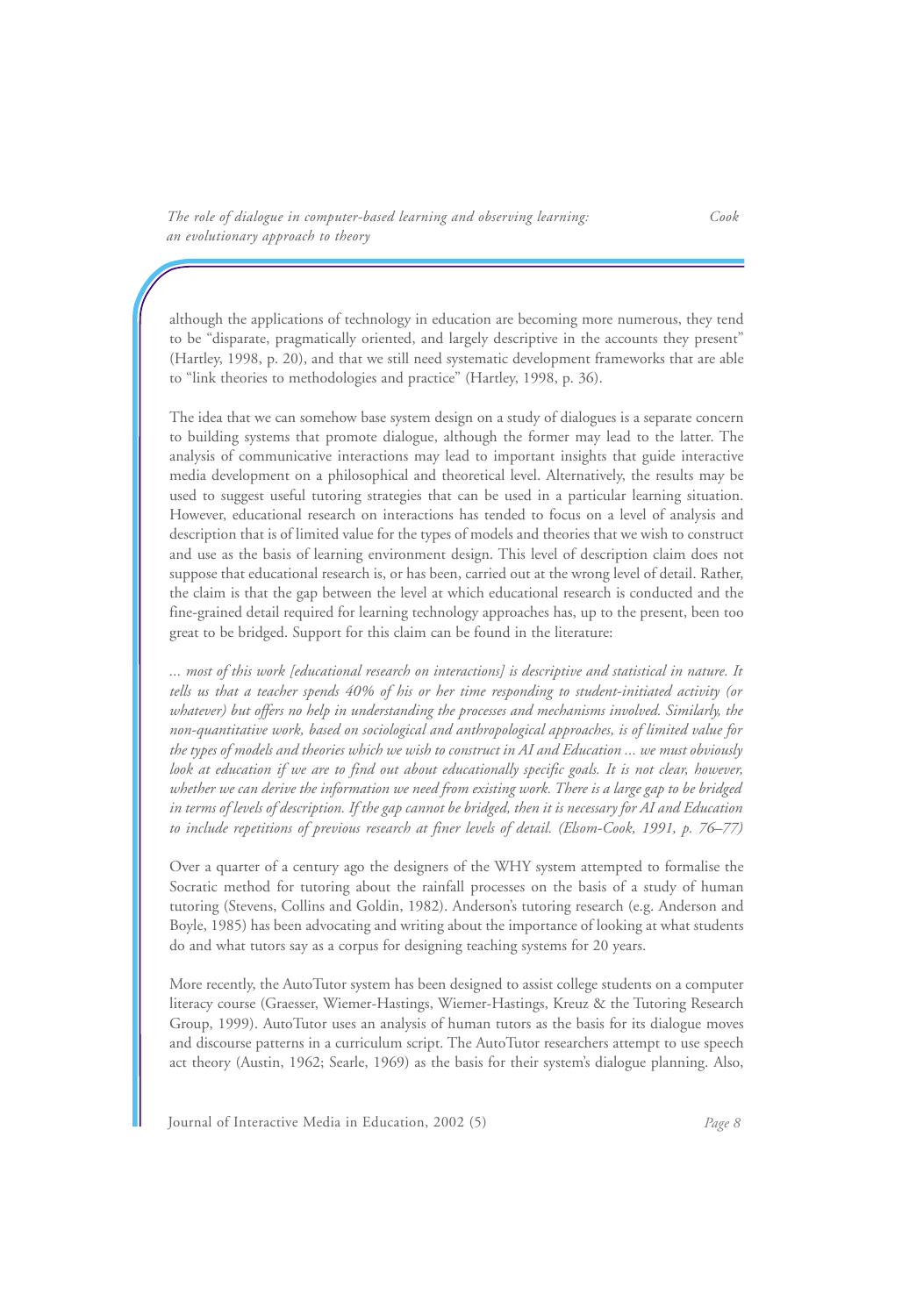this is the approach of the CIRCLE project in the USA, which is explicitly aimed at the goal of building dialogical learning systems, see http://www.pitt.edu/~circle/. MetaMuse (Cook, 2001) is a system that attempts to promote a Lipman-like community of inquiry (Lipman, 1991) in the context of undergraduate musical composition. MetaMuse is based on a theoretical and dialogue analysis approach (Cook, 1998) that makes used of higher-level, goal-based interaction analysis and communicative act theory. Because all situations are not ideal for speech only interactions (e.g. music), in this work Cook (1998) specifically extends the notion of a communicative act to include other acts like music and gestures (e.g. pointing).

To conclude this section, I propose that further work is needed that explores the systematic relationships between theories and models, empirical work of a fine-grained nature and the implementation of learning environments. Although some work has been done in area, I further claim that there is a need for a clearer mapping out of the problem space, both in descriptive terms and from an analytical perspective. Such a mapping exercise should enable us to draw conclusions and take the field of learning technology forward. In the next section I investigate the research questions presented in this paper in the context of the evolutionary approach.

## **4 Main argument and research questions**

In this section I present the main arguments and research questions raised in this paper. I will draw on the pre-print debate2 for this paper that took place in the fourth quarter of 2001. So what is my argument and the questions that relate to it?

In this paper I argue for an evolutionary approach that provides a model by which research in learning, teaching and theories of interaction can jointly feed into the design process of learning technology. This model attempts to make explicit a systematic relationship between theoretical framework, analysis of empirical data and computational implementation. There are various aspects to this model, which are explored in the paper (section 5); for example, working towards design from theory or working from empirical observation to design and even working from design to theory. Below I list four research questions and then elaborate on how they fit into my argument structure.

**1st research question:** How and why does one learn from dialogue?

**2nd research question:** How, or to what extent, can studies of dialogue and interaction be exploited in a concrete way by designers of interactive media in education?

**3rd research question**: How do we design situations, intended to promote learning from dialogue, in a human-computer context?

<sup>2</sup> *http://www-jime.open.ac.uk/Reviews/get/cook/1.html?embed=-1*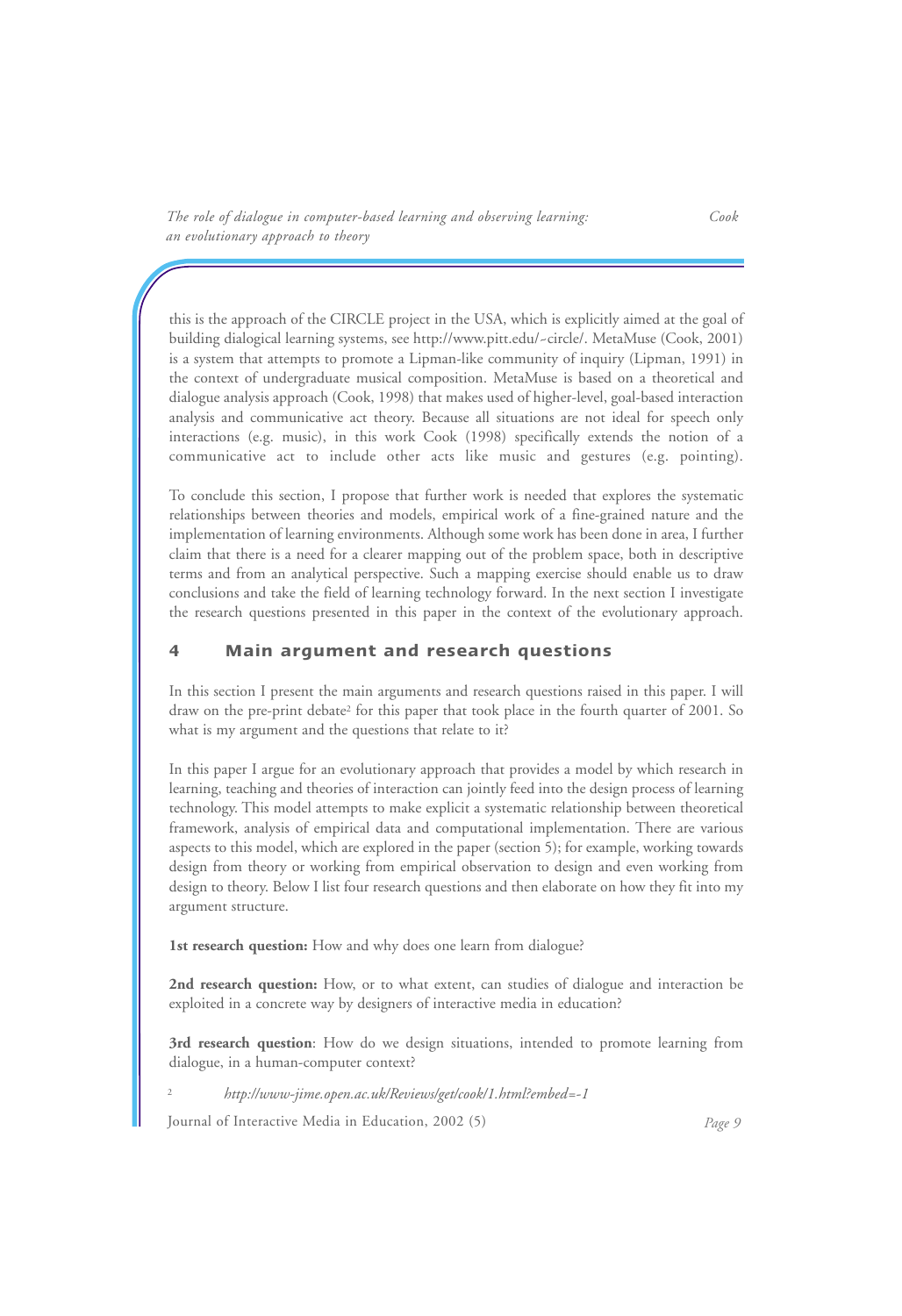**4th research question:** How do the above 3 questions relate to each other?

In summary, I argue as follows:

**Point 1.** Although dialogue is important in promoting learning, especially when we take into account the recent interest in Internet-based Computer Mediated Communication (CMC), we do not have available to us the precise details of the mechanisms of interactive learning for all domains.

**Supporting evidence for point 1.** Essentially I am claiming that we do not have detailed answers to research question 1 in all of the various disciplines. Some excellent work is progressing in certain areas; e.g. see Section 2 of this paper.

**Point 2.** This problem (noted in point 1) also arises for the case of human-computer educational dialogues, yet here we have the added problem that we need to know how to design new interactive education media (e.g. pedagogical agents, CMC) that are capable of sustaining such dialogues. So there is an added question (research question 3): How do we design situations, intended to promote learning from dialogue, in a human-computer context?

**Point 3.** Two possible approaches to designing new education media are 'theory-intuition to design-evaluate-and-refine', and from 'human-teacher-student-dialogues and theory to designevaluate-and-refine'. In my own work, I have chosen to focus on the second approach, because, given that many of disciplines have not yet been adequately formalised, our intuitions can not be sufficiently informed. It is therefore reasonable to begin from what human experts do, to modulate this knowledge to system design and refine the system on the basis of evaluation (in section 5 I partially addresses research question 2 and 3 for a limited part of musical learning).

**Counter argument**<sup>3</sup> **to point 3 by Reviewer 1 (Anon).** The first approach to design, mentioned above in point 3, is the most common. Indeed, Reviewer 1 points out that theories, which typically have little specific to say about process, seem at the moment to be distant from design. The typical approach being one of going for design based on intuition and experience, then running a trial and then refining techniques on the basis of evaluative feedback from the trials; there is, generally speaking, only a nod in the direction of theory and the problems of practice.

**Cook's response to the above counter argument by Reviewer1**. I accept that, in the cut and thrust of designing educational systems for practical use, theory is often overlooked or marginalised as excess baggage. For example, look at the recent techno-centered developments with reusable learning objects (IMS <http://www.imsproject.org/metadata/>, IEEE LOM <

<sup>3</sup> *http://www-jime.open.ac.uk/Reviews/get/cook/1/1.html*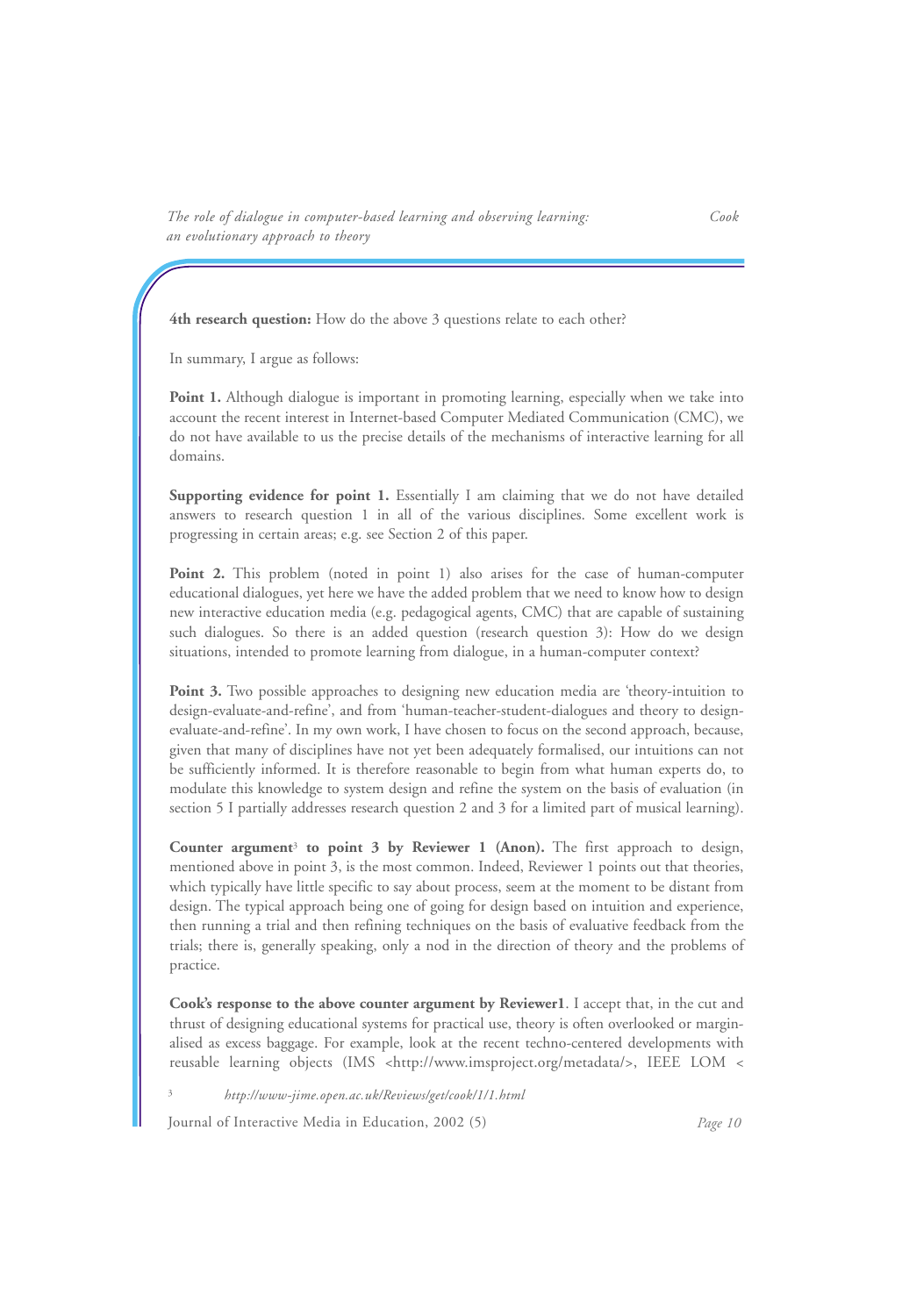http://ltsc.ieee.org/wg12/>, etc.). However, what I propose is an approach to research in this area, which is really a sensible research framework in my view. Consequently, I present a simple model that attempts to make explicit a systematic relationship between theoretical framework, analysis of empirical data and computational implementation. The following question then arises: Why bother? There are two good answers to this question. Firstly, we can not assume that we know how to design systems that match to the cognitive capacities of users, or indeed that mesh smoothly with the social and organisational settings in which the system will be used. Many existing IT systems have not been successful because these factors have not been incorporated in their design (Landauer, 1995). More research is needed that attempts to systematically solve the previously mentioned problems, and that then feeds this knowledge back into the evaluation and design of more effective IT systems and products (Norman, 1986, 1996; Long, 1996). The second answer to the 'why bother?' question starts with a further question: what were the main research concerns in 1991? The Elsom-Cook quote (section 3) highlights the claim that, ten years ago, one (possibly specialised) view was that a lot of the work needed redoing for AI in Education purposes. The, implicit, idea being that once this fundamental work had been done, we could then speed up the production of educational systems by drawing on a stronger empirical and theoretical foundation (think of Van Lehn's work on the Andes system (e.g. Gertner and VanLehn, 2000) based around the self-explanation empirical work of Chi and team (e.g. Chi, Bassok, Lewis, Reimann and Glaser, 1989) and indeed by Van Lehn himself). Ten years on from the Elsom-Cook quote I would claim that this fine-grained work still needs to be conducted in some domains. (But perhaps not all? Have the problems been cracked in science and mathematics?).

Point 4. Further counter argument<sup>4</sup> by Reviewer 1: Can current observations help if the educational approach with the computer is innovative and is to disturb the (current) educational process? I take this to mean that once we have observed human tutors, which may in itself disturb what is being observed, and have used the findings to build a wonderful new system or to inform how we organise CMC, how valid are observations of this new computer-based approach when this novel approach is essentially disturbing the status quo, i.e. changing the previous pattern of educational practice; see also Draper and Anderson (1991) for a discussion on these issues.

**Cook's initial response:** This is an interesting point, here is a brief response. I have done some action research into introducing a Lipman-style community of inquiry (which entailed opportunities for vicarious learning) to multimedia undergraduates (see Boyle & Cook, 2001; Cook, Leathwood and Oriogun, 2002). The innovation was embedded into CMC work and assessed, and according to student ratings was a success for 2 years running. I personally viewed it a success but have not analysed the dialogues in any detail (although students were given marks for successfully conducting an argument, i.e. for content and context of their postings). I see

<sup>4</sup> *http://www-jime.open.ac.uk/Reviews/get/cook/1/1.html*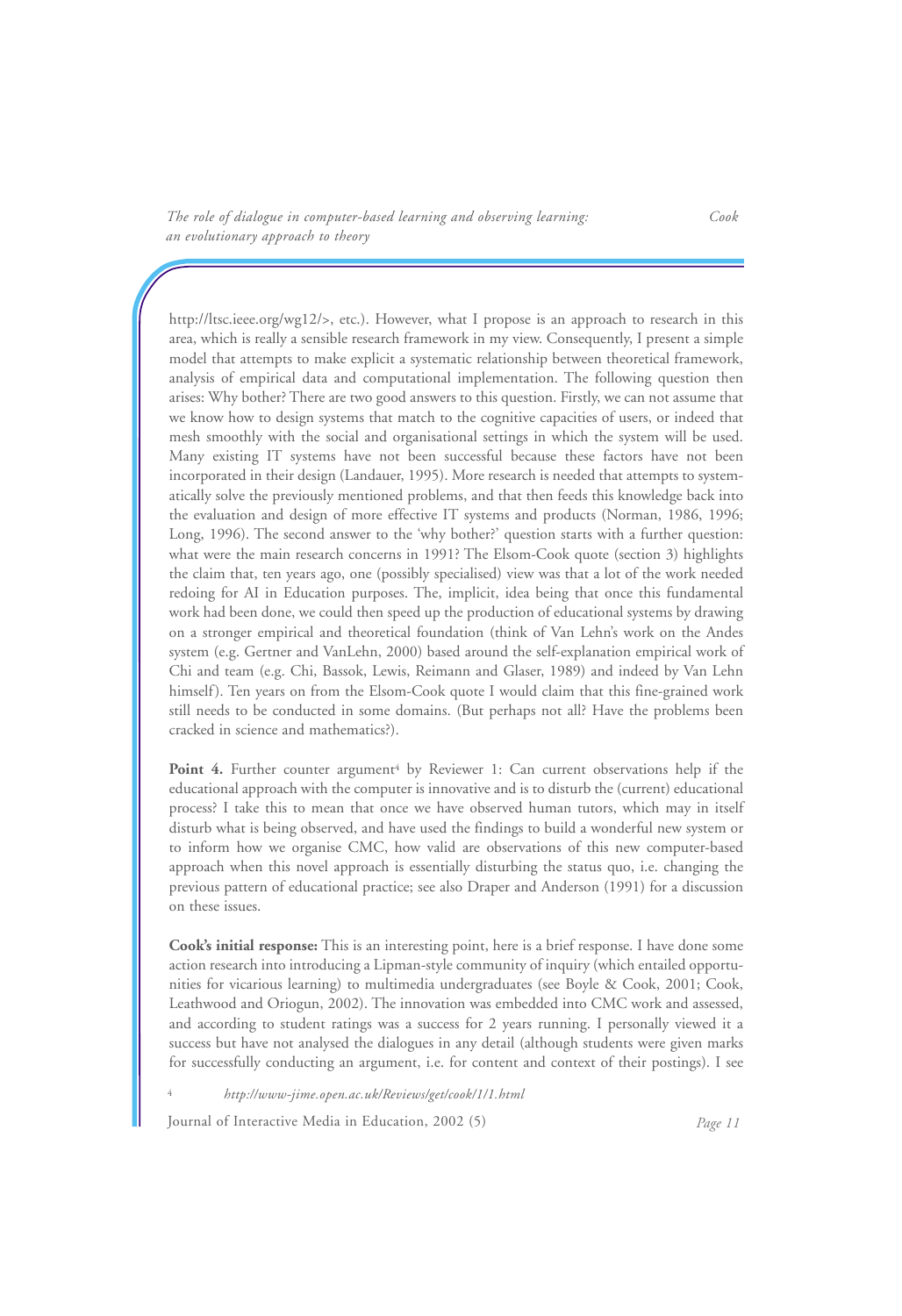such innovation as the life-blood of the reflective practitioner, but am aware of the sensitivity that has to be applied when introducing innovation. I recently described, in a talk (LTSN Information and Computer Science 2001 conference) my approach to facilitating a community of inquiry and vicarious learning (i.e. small group, online, assessed debates which were open for all to students to observe or even participate in; a form of peer learning). At the talk one colleague was very surprised that I allowed such openness, commenting that her students insisted on privacy for assessed group work. Lachlan MacKinnon (from Heriot-Watt, who was associated with some of the early vicarious learning work) was chairing the session and supported me by making it clear that, ideally, students should to be exposed to dialogues, they had to experience them in order for the vicarious learning effect to work. My further response was that my approach was based on a theory that has been used in practice. Lipman's (1991) approach is used world-wide to teach philosophy to children, I have used it with a music educator in the domain of music composition education (Morgan and Cook, in press) and the students involved in the second year of multimedia module innovation gave the online critical debate a 70% satisfaction rating (Cook, Leathwood and Oriogun, 2002).

The point is that the introduction of new interactive media in education can create more problems than it solves. However, if handled with care (e.g. as action research) then it can provide new opportunities. In the second year of my innovation, I introduced online critical debate to 123 students from a wide variety of educational backgrounds. I feel strongly that this is something that I could not have achieved so effectively by conventional means and the limited resources that pervade the post-1992 universities in the UK. Going back to the evolutionary approach, I started from theory and went to design of a CMC environment, action research on the practice revealed success and problems which fed back into resigns of the CMC approach.

**Point 5.** Regarding research question 4, how do research questions 1 2 and 3 relate to one another? I hope the above discussion has shed light on this question. My own view is that we need to examine all three questions in a systematic way. These questions should be examined in the context of the three aspects of the evolutionary approach: theory, empirical work (or indeed other research methods) and computational implementation; and hence made the object of deep intellectual debate. In the next section I provide a detailed account of the evolutionary approach and illustrate it with examples from three researchers.

### **5 Evolutionary approach to theory**

In this section I present an evolutionary approach to analysing the role of theory/models, empirical work and technology in learning. Specifically, the purpose of this evolutionary approach is the mapping out of not a specific theory, but a mapping out of how different researchers are working towards the creation of theories. As Mercer (2000, p. 73) points out: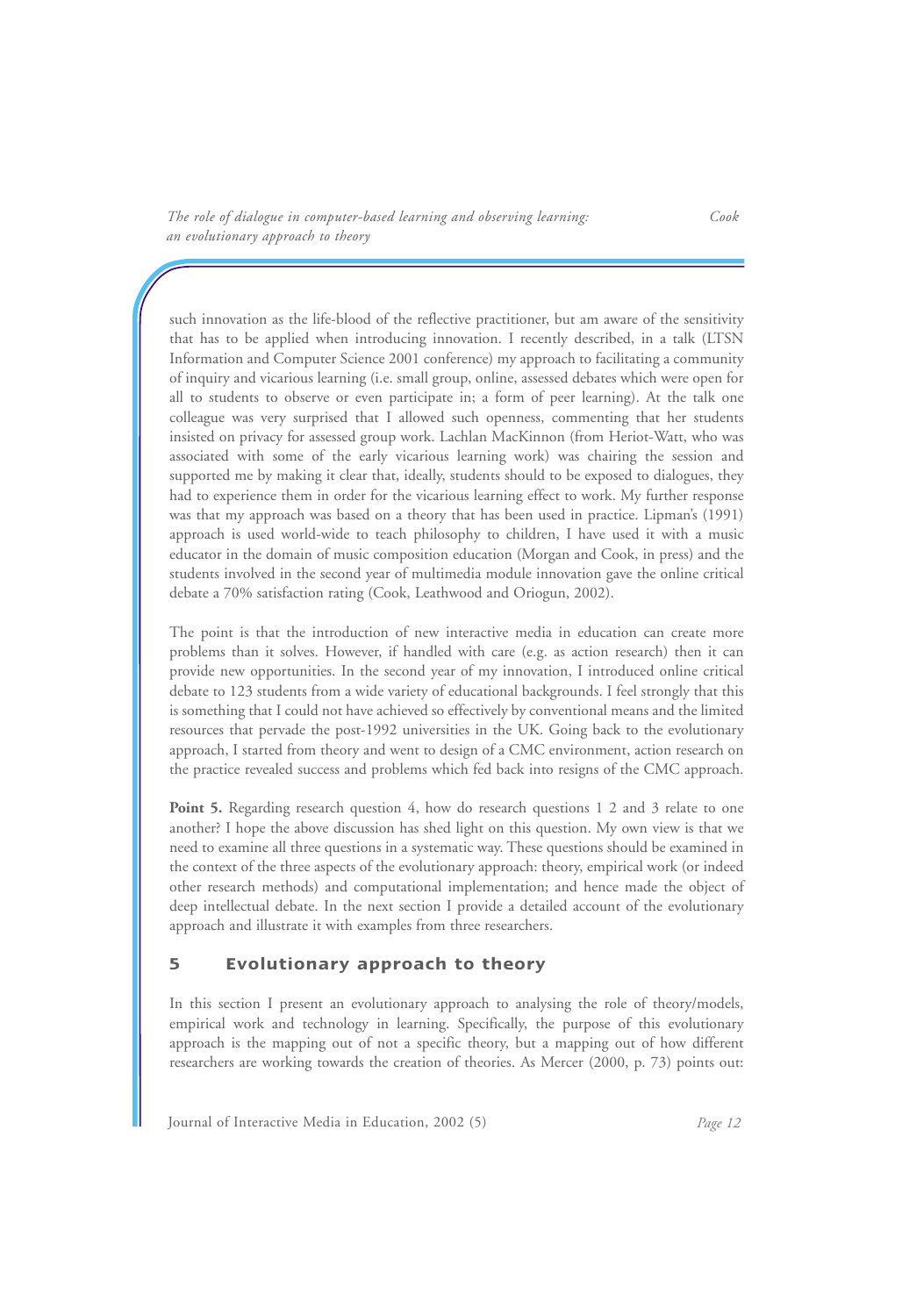*The creation of human knowledge is not simply the accumulation of facts, skills and ways of making sense of experience. It is also a process of evolution, in which alternative explanations, proposals and solutions compete for survival.*

The point being that in the evolutionary approach there is a requirement to be transparent about the theory and models in use. This requirement, in itself, may not communicate well from one discipline to another, as words have difference meanings in different disciplines; indeed, words have different meanings within a discipline. The only solution to this problem is, in my view, careful and continuing dialogue between all stakeholders. The evolutionary approach contains the following three components:

1. **Theories/models of learning, teaching and interaction**. A theory or model can be used as a means for understanding and predicting some aspect of an educational situation. Theories are not the same as models. A theory can posses an explanatory power and can consist of a set of

*general assumptions and laws … that are not themselves intended to be directly (in)validated (for that, the theory must engender a model). Theories are foundational elements of paradigms, along with shared problems and methods (Kuhn, 1962)*  (Baker, 2000).

Thus, a theory of cooperative problem-solving should predict what forms of cooperation should exist, and ideally what interactive learning processes they trigger. A model of an educational process, with its attendant theory, can be used to form the basis for the design of a computer tool for education (Baker, 2000). What is meant by a 'theory' or 'model' can vary across the different disciplines. For example, they may manifest themselves as descriptive, explanatory, analytical, quantitative, symbolic, analogue, or other approaches. I will leave it to others in this Special Issue of JiME to debate these issues.

**2. Empirical observations of learning.** This may involve a variety of research methods used to observe human-human interactions or human-computer-based learning environment interactions (some researchers may observe computer-computer dialogues). For example, the phenomenon predicted by a model of cooperative problem-solving may be tested by quasiexperimental method. On the other hand, other research approaches, e.g. grounded theory, may come in at this point from the perspective of immersion and experience of the educational interactions, deferring theorising until data is analysed (theorising may be deferred indefinitely in some cases).

**3. Interactive learning environment design and implementations.** This is the building of a computer-based educational artefact. An example of a model-based approach being linked to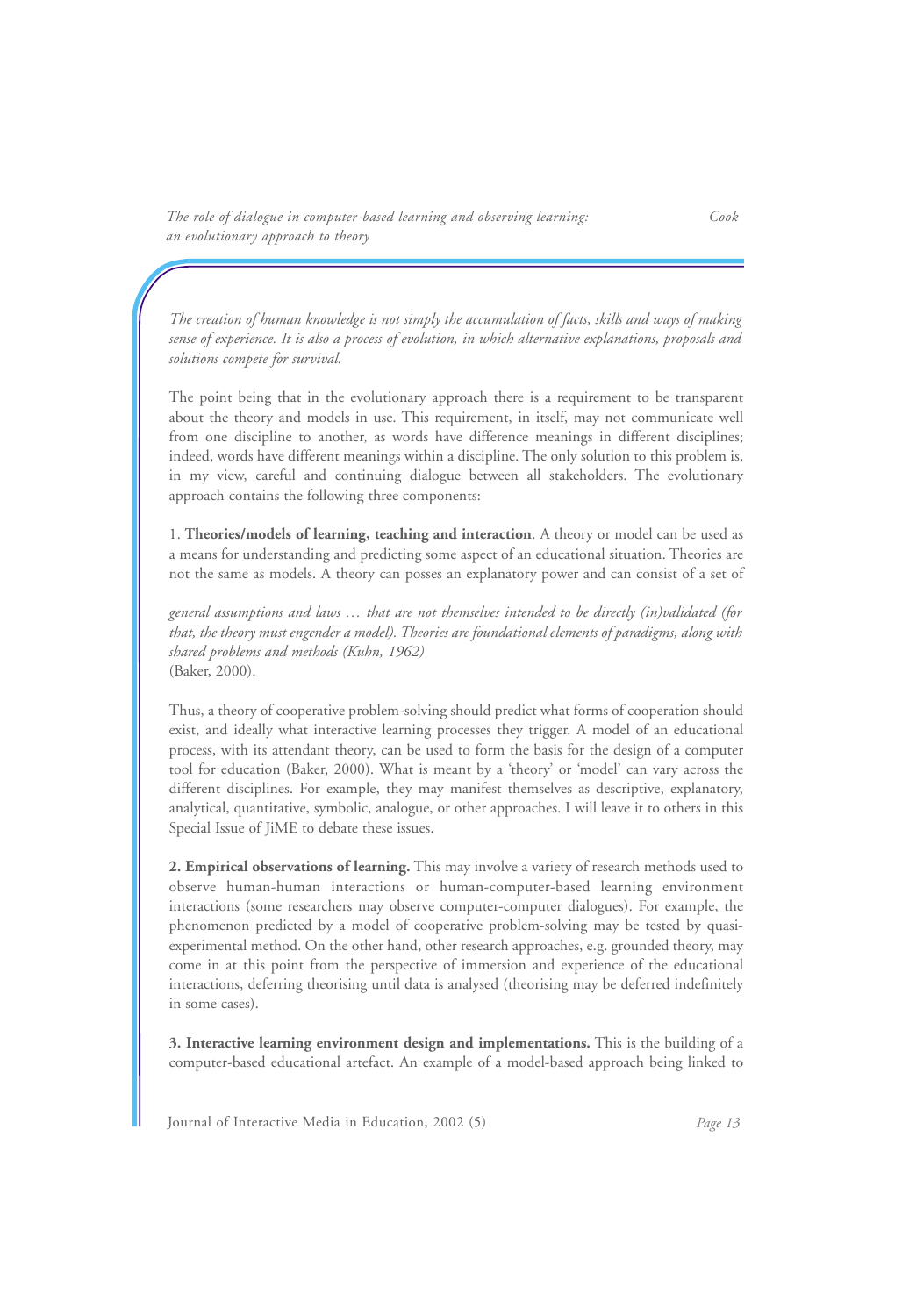the artefact is provided by Baker and Lund (1997), who describe a model of task-oriented dialogue that forms the basis of design and implementation of tools for computer-mediated communication between learners and teachers in a computer-supported collaborative learning environment.

If we accept Baker's (2000) argument that models are not, by their nature, necessarily computational models of individual cognition, this opens up a wide range of possible ways in which theories and models can form the bases of design of educational artefacts. As Baker (2000) also points out, what is required of such an endeavour is that the specific nature of the relations between theory, model, corpus (i.e. transcriptions of interaction data), and design of learning environments be made as explicit as possible as legitimate objects of scientific discussion and as means of generalising findings towards re-design. The author's previous work (Cook, 1998; Cook, 2001) describes precisely such a principled relation for the case of a pedagogical agent for learning musical composition. This previous work by the author, which is summarised in Figure 1, explored the systematic relationships involved when moving from theory, i.e. the Knowledge Mentoring framework at the top of Figure 1, to an analysis of corpus data (Cook, 1998).





*Figure 1: Cook going anti-clockwise around the evolutionary approach*

Briefly, the Knowledge Mentoring framework is a theoretical framework of mentoring which includes the following sub-components: (i) categories of goals drawn from theory (Vygotsky and Lipman, who were described above), (ii) a three level analysis framework of goals, subgoals and communicative acts, (iii) a theoretical model of pedagogical agents (values, wants, commitment, intention and an action cycle). The categories and the three level framework were then used to guide the analysis of empirical data and to thus generate various results.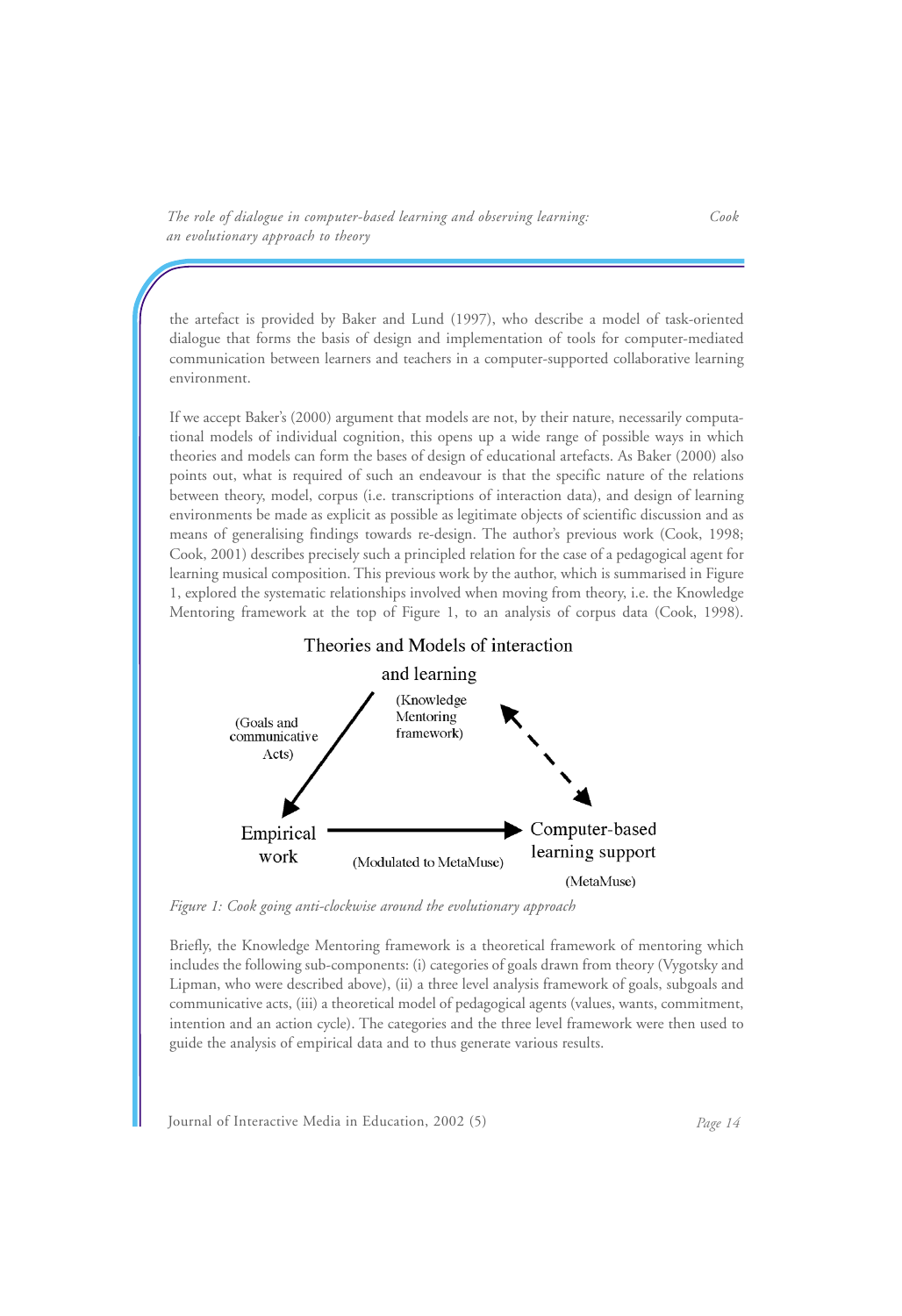An analysis of corpus data (Cook, 1998), of human teacher-learner interactions, showed that in the domain of musical composition, creative problem-solving interactions (which I call problem-finding) had the underlying sub-goals *of probing, target, clarify and give reasons*. Specifically, the results of my empirical work indicated that the two most frequently used teaching interventions related to creative problem-finding were as follows. First was critical *probing*, where focused questions were used by a teacher, questions which were based on observations of a student's musical phrase; these questions had the intention of either helping the learner find an interesting problem to work on, or of prompting the learner to elaborate on their creative intention. Second was *target* monitoring or reflection level (in the learner); this was open-ended questioning that involved the teacher's attempts to elicit verbal self-explanations from the learner about their own attempts at specifying an interesting problem. Learner problem-finding involved 'critical *clarification*' (elaboration and refinement of some point may be requested or given because (i) a previous attempt was unclear or (ii) a response was required) and 'critical give *reasons*' (any interaction that involves the giving of criteria as a reason).

Figure 1 also shows that the empirical findings (Cook, 1998) were in turn used in the design of interactive system that is able promote learning through dialogue, i.e. MetaMuse in the bottom right of Figure 1. The dotted line in Figure 1 means that no explicit link exists between the two evolutionary points for the work under examination (but see below). Figure 2 gives an example of a MetaMuse interaction with a learner. The most recent dialogue output from MetaMuse is shown at the top of Figure 2 in the 'MetaMuse output' box.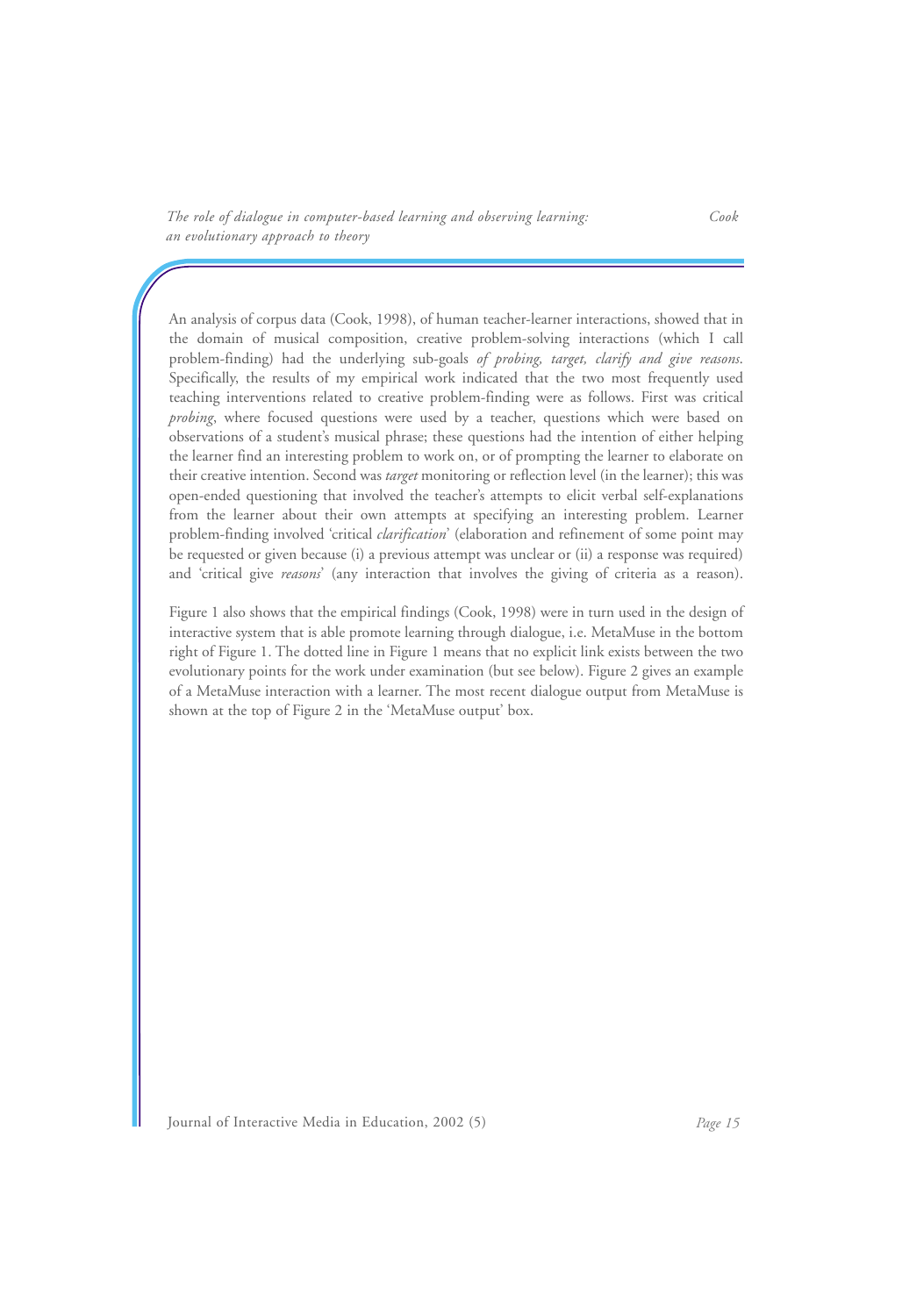*The role of dialogue in computer-based learning and observing learning: Cook an evolutionary approach to theory*



*Figure 2: Example of MetaMuse interaction with a learner*

The learner has already selected an option from the Respond menu, which is blanked out in Figure 2 because MetaMuse has now put up the Interaction Box in order to enable the learner to respond. The learner has selected the top button from the Interaction Box (shown in the middle of Figure 2): "Make a statement about your phrase", i.e. musical phrase, which leads MetaMuse to put up a dialogue box for the learner to enter an "assertion", which should provide clarification about what was intended with the octave leaps (the learner's list in the MetaMuse contains values that are all multiples of 12, and which are hence all octaves in the musical scheme used in MetaMuse).

I have argued (Cook, 2001) that the use of human expertise, when modulated, rather than transferred, to the computational medium, is an appropriate starting point for interactive media design; this argument is represented on the bottom line of Figure 1 (see also point 3 in section 4). By modulated I refer to the ability to pass from one state into another using a logical progression. In my own work the initial state was the corpus of data that resulted from the observation of human learning-teaching interactions. The target state was the incorporation of this data into a pedagogical agent design. A logical progression, i.e. the modulation, in my context involved the use of dialogue analysis and modelling techniques to enable aspects of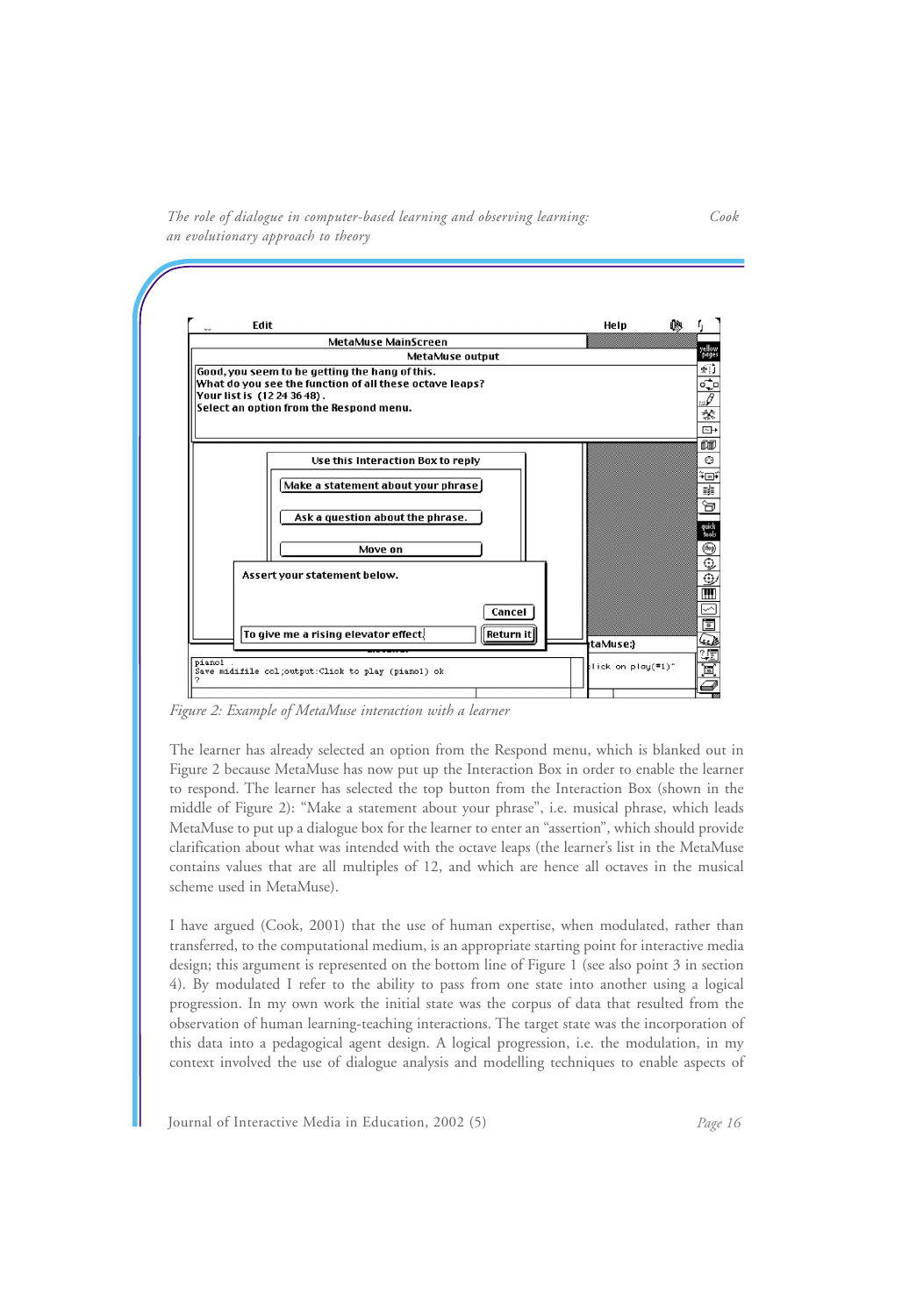interaction data to be converted into a computational model that was used in a learning support system. I was not attempting to transfer human expertise, which would involve attempts to computationally simulate, in a cognitive science sense, the human teacher. Instead, my goal was to modulate interaction data into the design of a computer-based pedagogical agent.

I now provide further explanation of the above argument. The issue of taking descriptive basis for system design, i.e. basing design on a study of dialogue and interaction, can be restated as the question: What is the nature of the argumentative link between the analysis-description of what a human teachers and learners did and the design of a system? The relation can not be one of direct transfer of expertise, for a number of reasons. On the purely dialogue side, you have open-ended spoken dialogue versus constrained human-computer dialogue. And then, artificial agents are not meant to be copies of human ones. The interaction analysis framework and the study described in Cook (1998, 2001) are part of a pedagogical agent design approach that aims to make practical use of empirical research in pedagogical agent development. I have argued, therefore, that because very few studies have examined how to develop an artificial agent in this way, i.e. to systematically link empirical data to agent design, the best starting point was to look at what human teachers and learners did, and to then implement descriptive models of that (in my case state transition networks). Refinements to the agent and to guiding theories or frameworks, e.g. the Knowledge Mentoring framework, can then take place on the basis of what happens in the real target dialogue environment when students use the system. Any refinement would thus take place as a result of formative evaluations.

Although the users in an initial evaluation of MetaMuse (Cook, 2000) reacted favourably, the initial evaluation of the pedagogical agent did not give much insight into the following question: what are the interactive means by which learning agents engage in cooperative, creative problem-solving? Consequently, I addressed this question by a detailed analysis of a transcribed corpus of the face-to-face interactions that took place between cooperating students when engaged with the pedagogical agent MetaMuse, i.e. I followed the link from empirical work up to theory (Figure 1). Specifically, the analysis results were used to clarify, at a fine level of granularity, a model of cooperative, creative learning. I proposed that, in cooperative dialogue, the interactions will not focus on 'winning the argument' or 'persuading your partner', it will involve an acceptance by both participants that they will attempt to 'find and refine' a problem specification; where a problem specification is a description of a problem that is interesting or novel. In this empirical work (Cook, 2000) interaction relating to cooperative, creative problem-solving was seen to revolve around a interactive learning process of find-predictexplain-refine; this process was achieved by the interacting learning agents (where an agent can be human or computer-based) primarily through the adoption of the goals 'probing, target, clarify and give reasons'.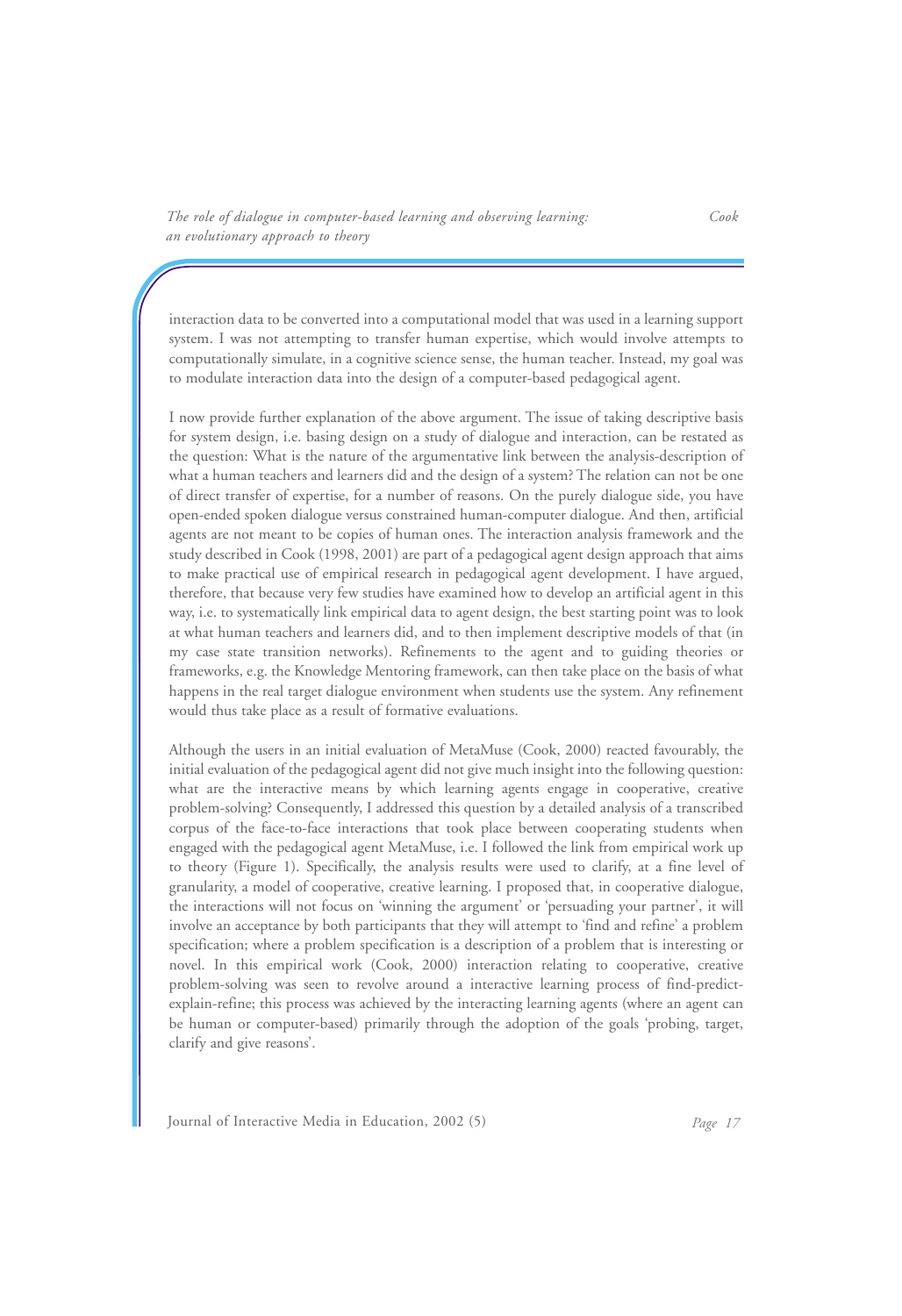Writing the redraft of this paper has prompted me to re-examine my corpus in order to address, from my perspective, the question 'how exactly does the process of find-predict-explain-refine work?' In fact I am trying to make the dotted line in Figure 1 solid (in that I am developing a theoretical model which I hope will give rise to a redesign of the computer-based agent). Cooperative-find-weak was observed in the corpus (Cook, 2000) and was defined as initial experimentation by the pairs in the study (who interacted with each other and MetaMuse). Cooperative-find is where the pairs were starting to come up with some novel idea; find-clarify was an elaboration of that creative intention. Below is an example from one of the sessions in which cooperative-find was identified; cooperative-find was identified on a total of 18 occasions in 6 sessions (indeed MetaMuse was designed to promote such interactions).

24: S: Right. Yeah. Would be [ADDS 4 TO LIST] one minor a third up from that original phrase, ah.

25: J: Right you got it.

26: S: Then it would be back [ADDS 0 TO LIST] again so I know what that's going to sound like because I'm a musician myself, but are you, do you know what it's going to sound like?

27: T: No not really, I have a rough idea but it's very rough I think. [PAUSE] Maybe I we can you can help me? [LAUGHTER FROM BOTH T AND S] See whether we hit or miss?

28: S: OK, well I'll put that what I'm going to do is [INSERTS A 1 AFTER FIRST 0]

29: T: Interesting.

The above extract shows the usual management of the interactions by the participants in order to facilitate cooperation; e.g. at turn 25 subject J confirms involvement in the dialogue presented in the previous turn by S. At turn 26 S takes on the role of a tutor with the adoption of a 'target' goal, i.e. the utterance "do you know what it's going to sound like?" is an attempt to elicit a verbal self-explanations from T about their joint attempts at specifying an interesting problem. At turn 27 T admits to having a "rough idea" of what the musical phrase that they are jointly composing will sound like. There is an imbalance in this dialogue in that S is taking the lead, but T seems happy to cooperate, explore, explain and learn. I would claim that MetaMuse has successfully structured the interactions between the two learners in order to set up the right conditions for a creative community of inquiry, where the learners take on the role of asking open-ended questions like the 'target' question at turn 26. Indeed, I would make the tentative claim that the reason 'why' this exploratory dialogue promotes problem-finding is because one of the participants has been encouraged by MetaMuse to take on the role of a tutor who asks open questions; i.e. *the type of questions that are asked is important*. An example of balanced problem-finding interactions, from the same corpus but from a different session, is shown below.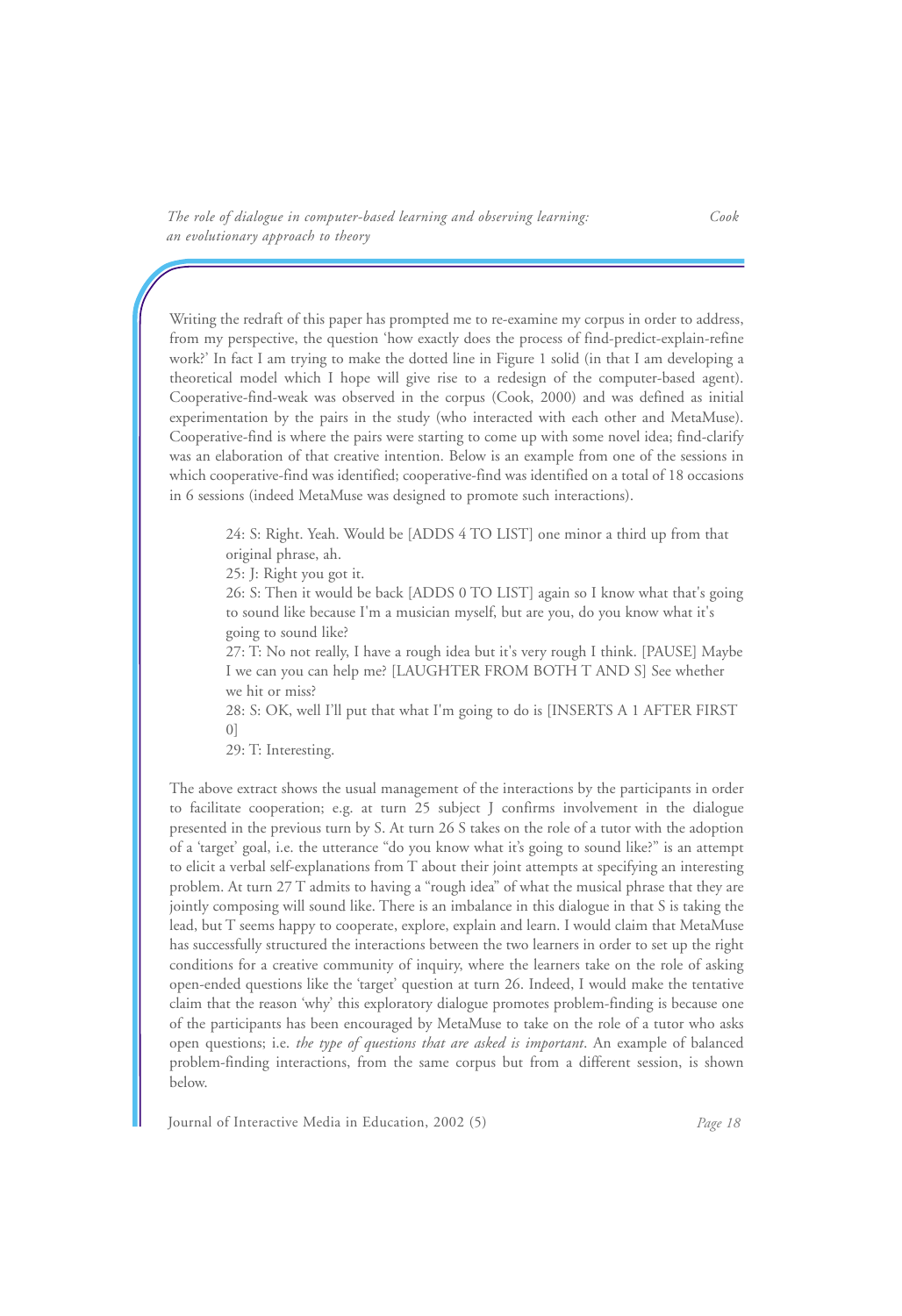> 152: JA: But a test wasn't it, because up until this stage we've just being playing around to see what's been going on that's …

153: C: yeah if it was, if it was going to be creative the music doesn't sound unpleasant then, emphasise the first note of each phrase, possibly to make it more interesting.

154: JA: A reflection on how we would improve it from here or emm

155: C: It assumes it's creative in the first place I mean.

156: JA: Yes, so could improve, yeah move on or do you want to go back and play around with that one a bit more.

157: JA: [TYPES: "(EMPHASIS) COULD IMPROVE THE PHRASE"; CLICKS ON RETURN]

The cooperative problem-finding that occurs in the above dialogue extract is indicated by the fact that there is a tendency for each participant to finish off the other participant's sentence. The extract above shows the very first moment at which JA and C decide jointly to move on from the current attempt at creating a musical phrase, which JA at turn 152 describes as a "test" (i.e. cooperative-find-weak), and to now have a real attempt at creativity. JA's comment at turn 152 seems to prompt C to suggest that they might "emphasise the first note of each phrase" (turn 153) and that this would possibly make the phrase "more interesting". At turns 154 and 155 we get some joint 'find-clarification' on C's proposal in the context of the task they have been set. At turn 156 JA accepts this new direction and at turn 157 JA types in the creative intention into MetaMuse. In future work I intend to re-examine more of the corpus in order to pin down more precisely the exact mechanisms involved in the identified process of findpredict-explain-refine. Interestingly, tutors that encourage an open style of interactive dialogue, like that promoted by MetaMuse, have been found to be just as effective as when tutors give explanations and feedback (Chi, Siler, Jeong, Yamauchi, & Hausmann, 2001). One implication may be that pedagogical agents may not always need to have built within them a large knowledge-base, or indeed, complex user models. Instead, pedagogical agents, like MetaMuse, that structure interactions and promote an open style of questioning may be perfectly able to promote deep learning.

Baker has considered different issues with respect to the evolutionary approach. His relevant work is summarised in Figure 3. Unlike Cook, Baker (2000) argues that there should not be any modulation in the case of Computer Supported Collaborative Learning; rather, a corpus is a means of validating a model or theory of interaction and learning (i.e. theories of argumentation). Baker does not attempt to move from empirical work and modulate the findings into the design of a system (this is shown by the dotted line at the bottom of Figure 3). Instead, for Baker the problem is then shifted to that of understanding how exactly (quasi-)formal models of interaction and theories of cooperative learning can 'give rise to' computer-based learning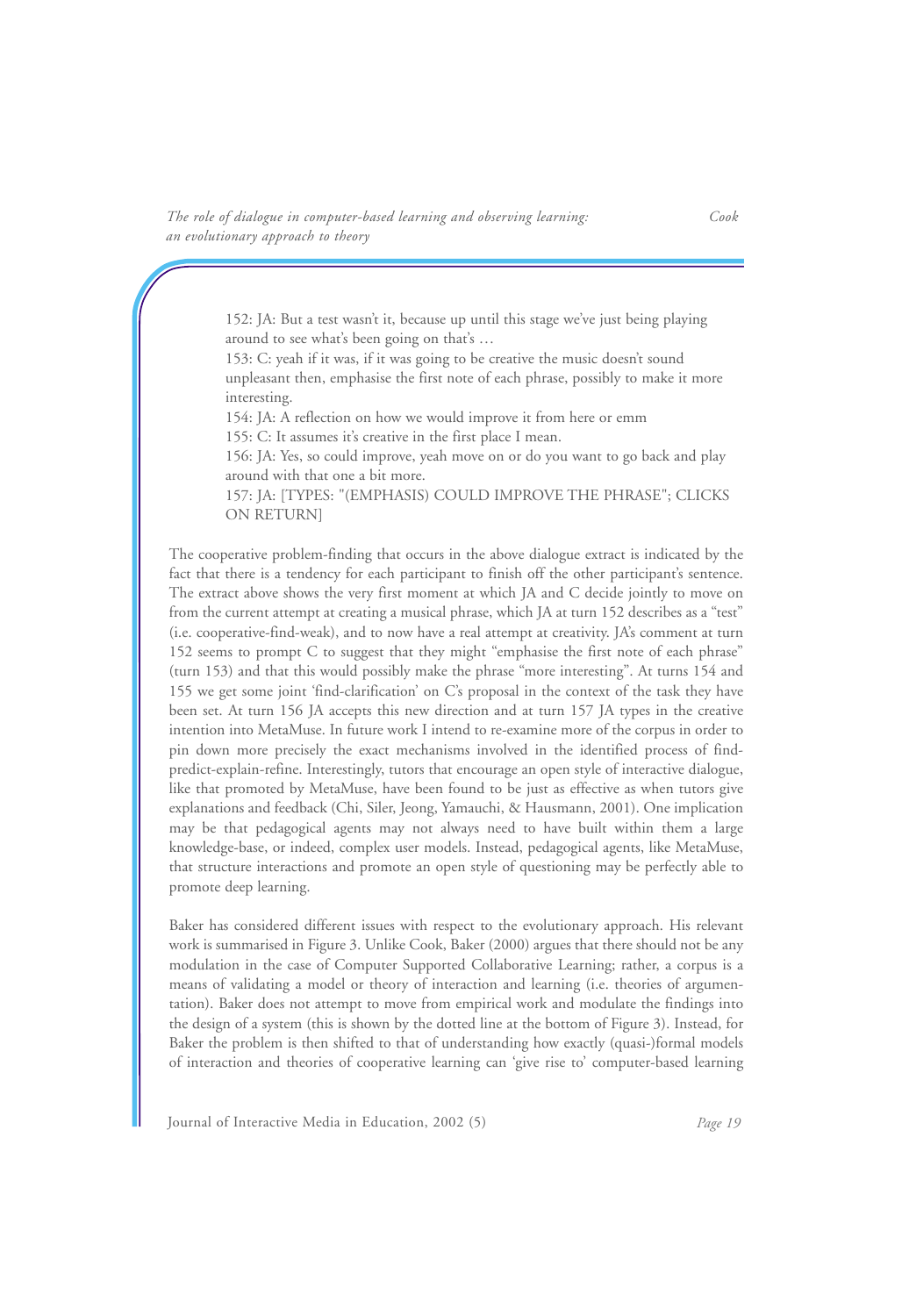support. That is to say, Baker starts with theories and models, has then run sessions to validate or disprove the model or theory, and has then used the revised theory or model to influence the implementation of computer-based learning support (the 'gives rise to' link in Figure 3). In fact the dotted lines in the descriptive diagrams, Figures 1 and 3, provide a limited analytical facility, in that we can see what aspect of the evolutionary approach is being omitted by a researcher This can in turn highlight areas for future work.



*Figure 3: Baker's focus in the context of the evolutionary approach*

Ravenscroft and Pilkington (2000) have used the evolutionary approach, shown in Figure 4, to develop a collaborative, computer-based framework for argumentation that addresses problems of conceptual change in science (Twigger et al., 1991), which was described above. The interaction was designed as a prescriptive 'dialogue game' (e.g. Levin and Moore, 1997) which modelled features of a tutorial process. Within the developed scheme the learner adopts the role of an explainer whilst the system plays a facilitating role, and these participants collaborate to develop a shared explanatory model of a qualitative, causal domain. A prototype system CoLLeGE (Computer based Lab for Language Games in Education) implements this theoretical framework and currently operates as a dialogue modelling 'workbench' for demonstrating, investigating and developing the approach. Furthermore, an empirical study was conducted which showed that performing this dialogue game supported the dialogue process in ways which stimulated students to revise and refine their beliefs, leading to conceptual change and development in science (Hartley and Ravenscroft, 1999). The empirical work was reused to improve the redesign of the workbench (the bottom line in Figure 4).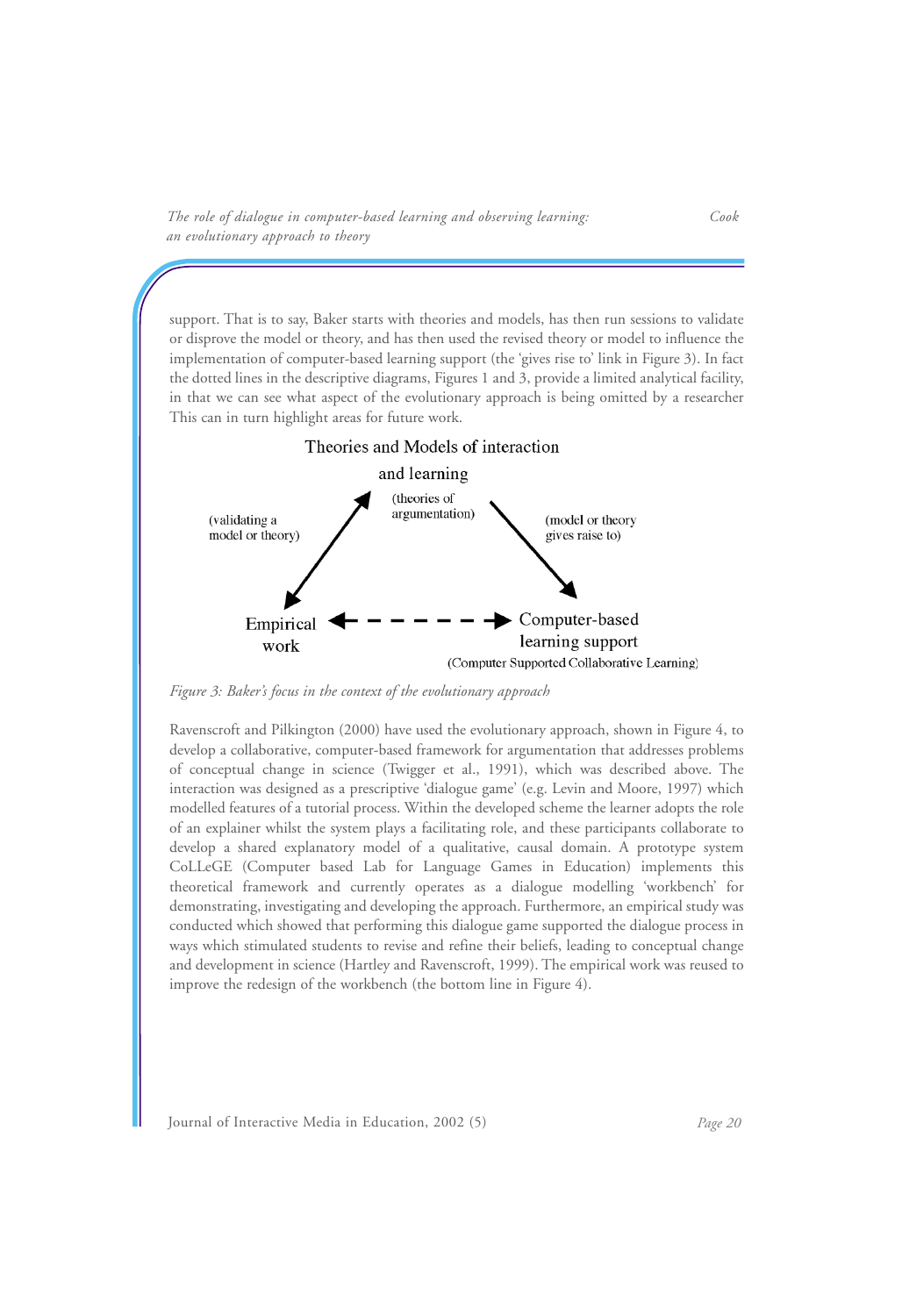

*The role of dialogue in computer-based learning and observing learning: Cook an evolutionary approach to theory*

*Figure 4: Ravenscroft's focus in the context of the evolutionary approach*

The above examples have shown how the evolutionary approach is essentially one of iterative design in slow motion. The researchers described in this section have started from theory and models and proceeded to test them out by going either way around the evolutionary cycle. Not all researchers have completed a full cycle, but they may do so in the future. The following questions now arise:

- Are the approaches presented above complementary, or do they reflect inherently different value systems or approaches?
- Can one approach be used to extend the other? For example, do the gaps in the options that were highlighted above illustrate or warrant further investigation?

With respect to the first question, I would claim that very little work has been done on how to modulate data form studies to computer-based learning environment design. This is a contentious claim and I accept that there have been some notable exceptions (see section 3). Furthermore, although it is primarily a descriptive model, the evolutionary approach can help to explain the contributions of different studies and illustrate what further work needs to be done. Consequently, I suggest that it is possible to use my model – particularly the idea of gaps – to shape future work. For example, the author has, more recently, investigated educational dialogues form the opposite direction to Baker. In this recent work (Cook, 2000 – also discussed above) I describe how MetaMuse was designed to 'structure interactions' in such a way that would, it was predicted, facilitate creative problem-solving dialogues, i.e. I was starting from the bottom rights of the evolutionary model. I then used MetaMuse to generate interaction data (the gap in Baker's work). Thus, in this recent work I have travelled clock-wise around the evolutionary framework. The computer-based agent, MetaMuse, gave rise to dialogues in an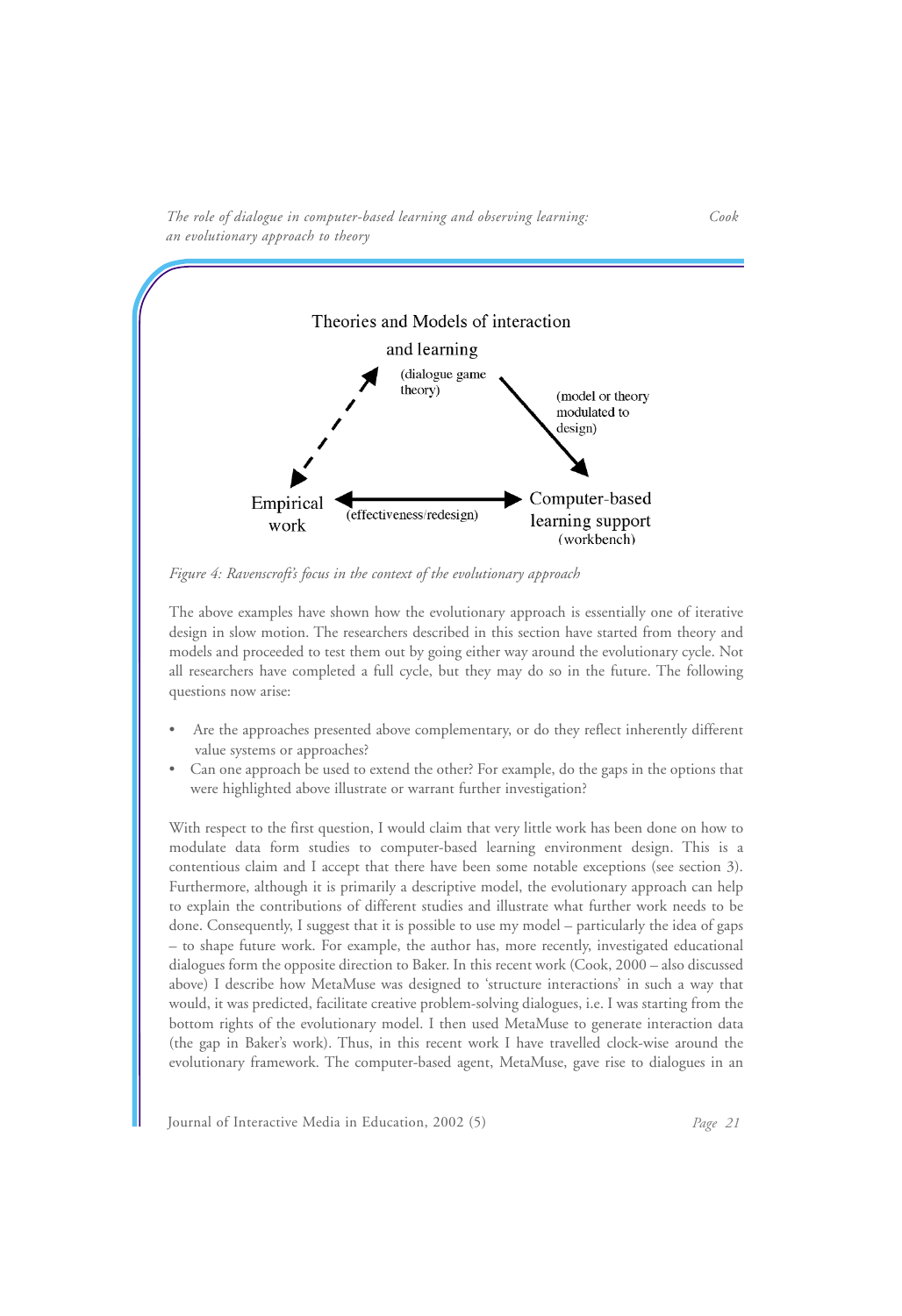empirical study, which when analysed gave raise to a fine-grained model of interaction and cooperative learning (Cook, 2000). This model may contribute to future theorising in the area of communities of cooperative, creative learning. Indeed, earlier in this section I took the first step in this direction by re-examining the Cook (2000) corpus in an attempt to build up a descriptive, theoretical model of the find-predict-explain-refine interactive learning mechanism. Once I have fully articulated this model, I hope to incorporate it into a redesign of MetaMuse (thus making the dotted line in Figure 1 solid).

In this section I have illustrated that the evolutionary framework can be helpful in identifying the theoretical work, and attendant dialogue analysis approach, that is being undertaken in the area of interactive media for education development. Furthermore, the evolutionary approach appears to have a high level of descriptive generality due to its simplicity and some potential as an analytical tool.

## **6 Conclusions**

In this paper I have examined the role of dialogue in computer-based learning and observing learning. I have proposed that in order to improve our understanding of learning in the context of the use of new media in education, we need to link theory and models to the analysis of teaching-and-learning. Furthermore, I have posited that certain types of learning may not occur unless dialogue takes place between a tutor and learner(s). Interaction has an adaptive mediating role, helping students to recognise and resolve inconsistency. Explaining ones problem-solving strategy or overhearing the dialogues of others may have a positive impact on learning. Furthermore, dialogue may take various forms: disputational, cumulative, and exploratory; however, exploratory dialogue may be more likely to lead to in-depth learning. Indeed, in the previous section I have made the tentative claim that the reason 'why' some exploratory dialogues may promote cooperative learning is because one of the participants has been prepared to take on the role of a tutor who asks open questions; i.e. the type of questions that are asked is important. Finally, in this paper I have presented a three-part evolutionary approach to investigating theories and models of interaction and learning.

First, let me concede that in this paper I have not been able to provide conclusive answers to some of the research questions posed in section 4 (the themes are, as Reviewer 1 points out, big ones). Indeed, it was never my intention to do this. Let me explain my position by drawing a parallel with a position highlighted in a recent journal editorial piece called 'Introduction to this Special Issue on New Agendas for Human-Computer Interaction'. In this Kellogg, Lewis and Polson (2000) highlight some concerns in their field. Specifically, Kellogg et al. draw attention to researchers in the field who are *strongly critical of prevailing research practice in HCI … [that places a] disproportionate emphasis on radical innovation rather than evolutionary improvement in the field.*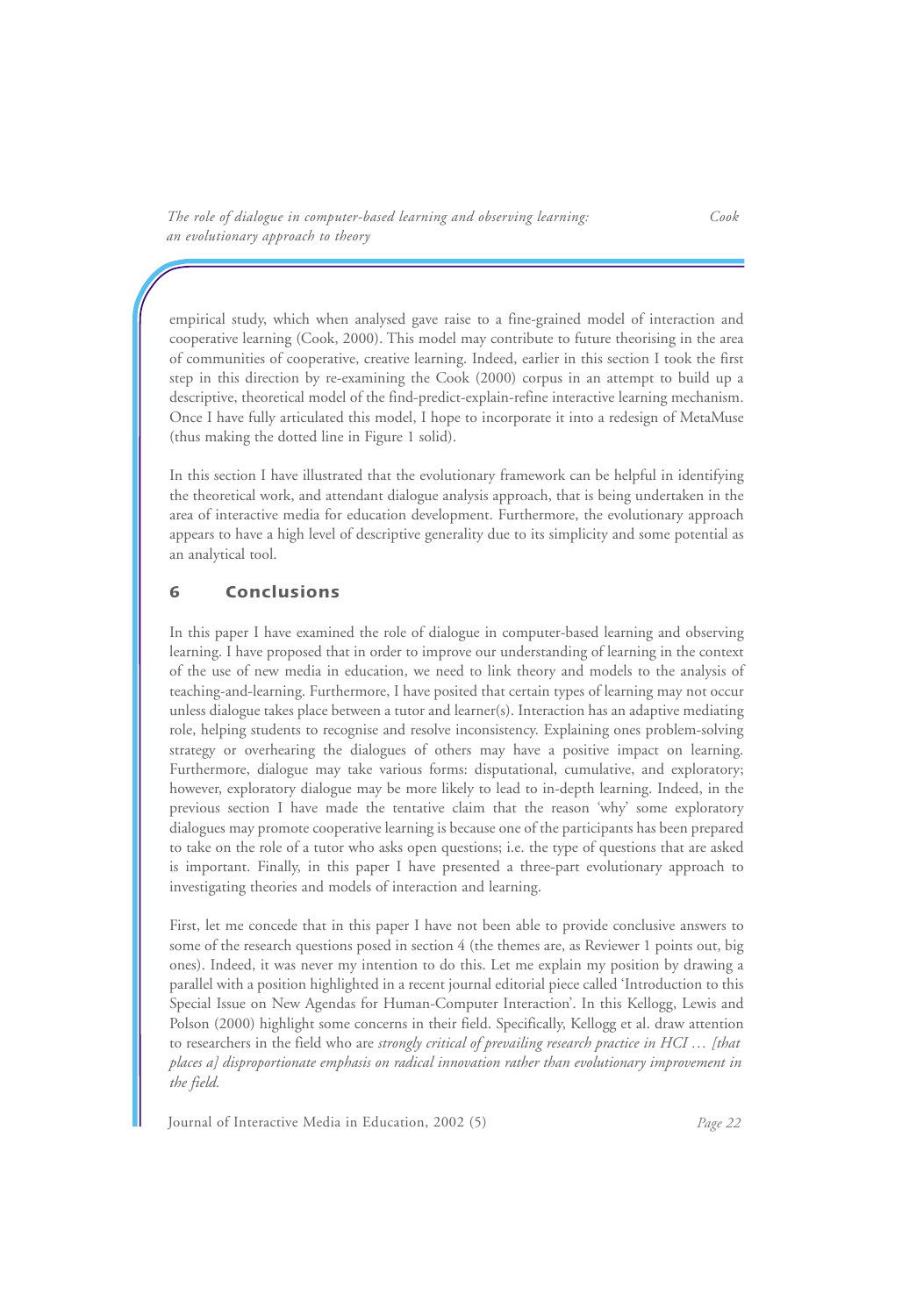In a similar vein to the above critique of Human-Computer Interaction, I am suggesting that attempts to provide a 'big' or unified theory to underpin learning technology development may be premature (even if they are valuable additions to the debate). Furthermore, I would argue that the overemphasis on technical solutions like those pervading the field of reusable learning objects must be replaced by hard work on a deep intellectual agenda. In this paper I have tried to draw on my own work for the past 10 years to propose a evolutionary approach that challenges new learning media researchers to think systematically about the very complex business of placing theories and models of learning, teaching and interaction at the centre of their activities. If I succeed in provoking thought and reaction, as I appear to have from the reviewers of this paper, then I will feel that the proposal takes us one step further on our "field's" evolution.

I conclude by suggesting that the evolutionary approach can 'potentially' help designers of, and researchers into, learning technology in three important ways (but accept that a lot more work is needed to justify this claim). First, it allows them to examine and compare the theories and models that are available for the design or research task in hand. For example, in the previous section I have demonstrated how the evolutionary approach can be used to compare different research projects. This should in turn enable a critical debate to take place, within the learning technology community, about what the different theoretical models and design approaches have to offer. Second, the evolutionary approach enables researchers and designers to develop models and theories that are appropriate to their own context, particularly in terms of educational objectives and the level of granularity. The use of interaction analysis is particularly useful in obtaining fine-grained data that can be used as the basis for the design of new forms of interactive media (i.e. modulated) or to verify a theory. Granularity is an issue for reuse of learning materials. For an approach to be valuable it is necessary for the learning objects themselves to be "identifiable, discoverable and useful at the smallest appropriate level of granularity" (MEG, 2001). A big problem with a lot of the current reusable objects research and development is that the theoretic basis from a pedagogical perspective is very rudimentary, with much of the development being on the technical level. The evolutionary approach could be used in helping to clarify the theoretical base for learning object reuse. Furthermore, if a fine-grained level of detail is not appropriate for a particular project then the evolutionary model can be used to zoom out, as it were, and take a higher level view of what is happening in terms of the three evolutionary points; for example, to examine the political and social aspects of learning. The third advantage of the evolutionary model is that it helps us to assess the ways in which different researchers are taking the area of learning technology theorising and modelling forward. In my view this last advantage is a key point that should lead to evolutionary, and not revolutionary, theorising in the evolving 'discipline' of learning technology.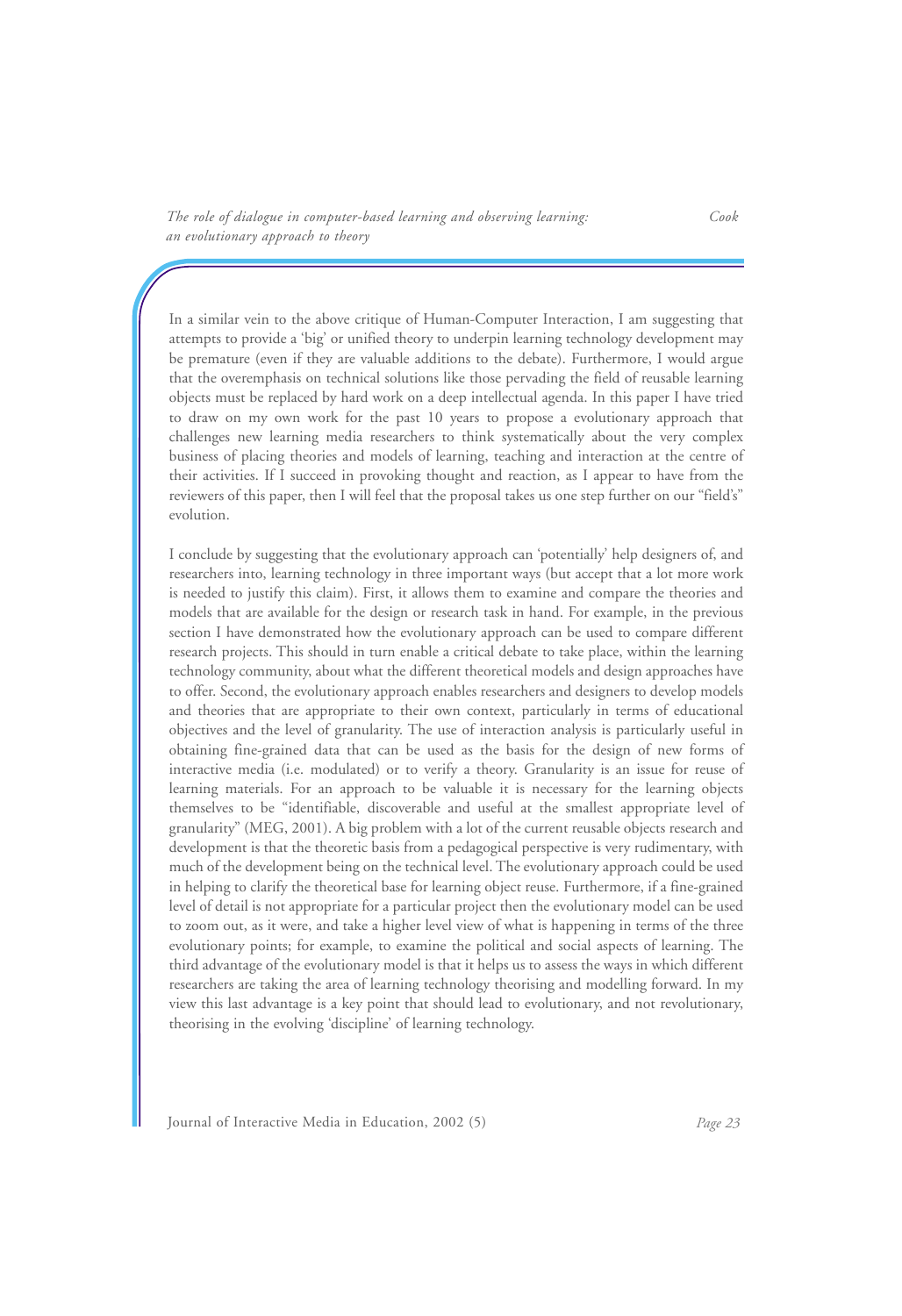### **Acknowledgements**

Thanks to Martin Oliver for making some useful comments on both the concept of the evolutionary approach and a draft of the paper. Thanks also to Alan Mclean for helpful comments on the literature review. Finally, thanks to all the reviewers (Roger Hartley, Colleen McKenna and Sarah Fletcher) and other researchers (especially Jean McKendree) who engaged in productive debate about the first draft of this paper.

### **References**

Anderson, J. and Boyle, C. F. (1985). The Geometry Tutor. In *Proceedings of 9th International Conference on Artificial Intelligence.* See < http://act.psy.cmu.edu/ACT/people/ja.html> for full listing of Anderson's research.

Austin, J. L. (1962). *How to Do Things with Words.* New York: Oxford University Press.

Baker, M. J. (2000). The Roles of Models in Artificial Intelligence and Education Research: A Prospective View. *International Journal of Artificial Intelligence in Education,* 11, 122–143. < http://www.cogs.susx.ac.uk/ijaied/>

Baker, M. (1994). A Model for Negotiation in Teaching-Learning Dialogues. *Journal of Artificial Intelligence in Education*, 5, (2), 199–254. < http://www.cogs.susx.ac.uk/ijaied/>

Baker, M. and Bielaczyc, K. (1995). Missed Opportunities for Learning in Collaborative Problem-Solving Interaction. In Greer, J. (Ed.) *Proceedings of the AI-ED 95–World Conference on Artificial Intelligence in Education* (pp. 210–217), held in Washington, DC, August 16-19. Association for the Advancement of Computing in Education.

Baker, M. J. and Lund, K. (1997). Promoting Reflective Interactions in a CSCL Environment. *Journal of Computer Assisted Learning,* 13, 175–193.

Bakhtin, M. (1981). *The Dialogic Imagination: Four Essays by M. M. Bakhtin.* Trans. Emerson, C. and Holquist, M. Ed. by Holquist, M. Austin: Universtity of Texas Press.

Boyle, T. and Cook, J. (2001). Online Interactivity: Best Practice Based on Two Case-Studies. *Association for Learning Technology Journal,* 9(1), 94-102.

Cook, J. (2001). Bridging the Gap Between Empirical Data on Open-Ended Tutorial Interactions and Computational Models. *International Journal of Artificial Intelligence in Education,* 12(1), 85–99 <http://www.cogs.susx.ac.uk/ijaied/>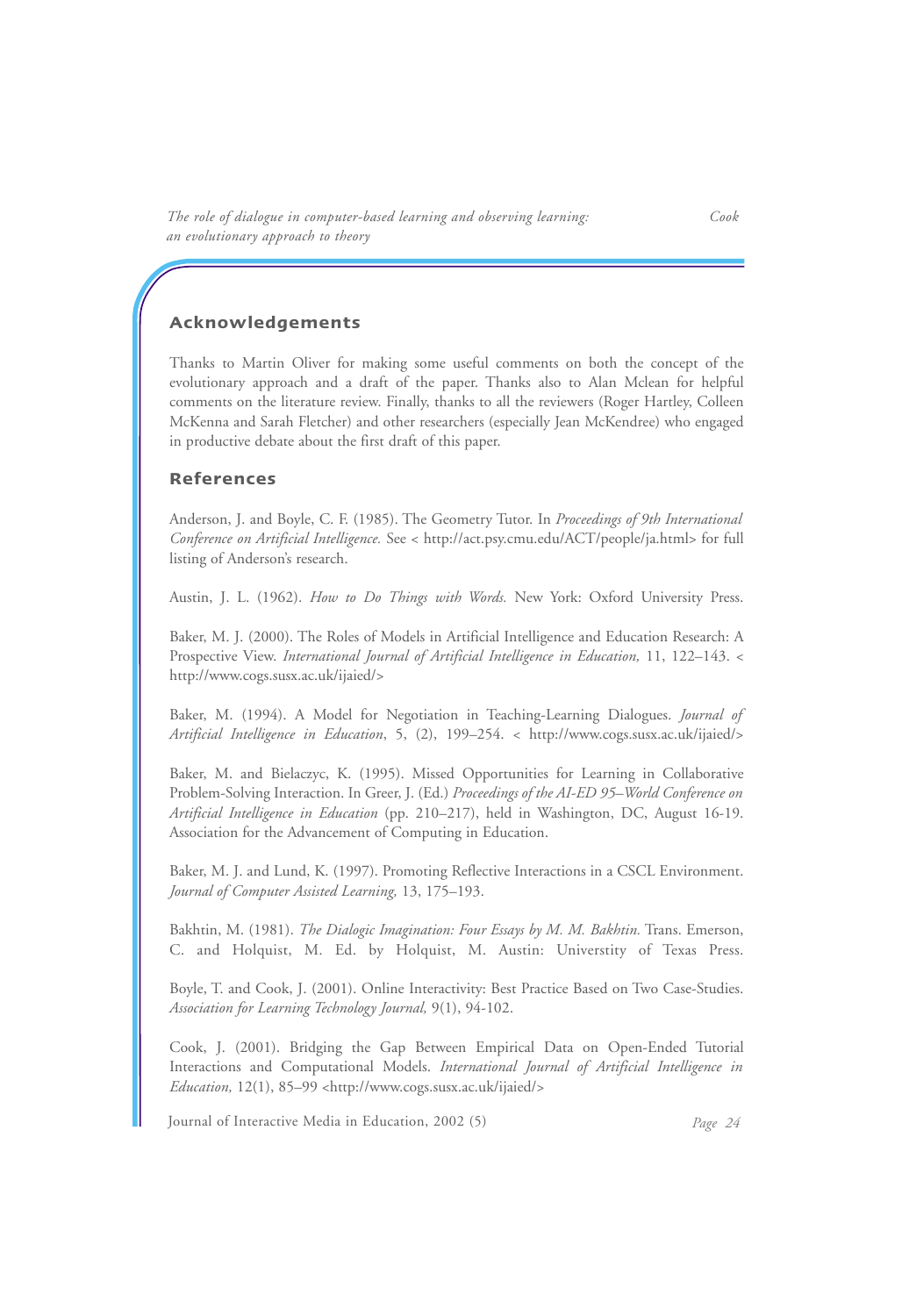Cook, J. (2000). Cooperative Problem-Seeking Dialogues in Learning. In G. Gauthier, C. Frasson and K. VanLehn (Eds.) *Intelligent Tutoring Systems: 5th International Conference, ITS 2000 Montréal, Canada, June 2000 Proceedings*, (pp. 615–624). Berlin Heidelberg New York: Springer–Verlag.

Cook, J. (1998). Mentoring, Metacognition and Music: Interaction Analyses and Implications for Intelligent Learning Environments. *International Journal of Artificial Intelligence in Education,* 9, 45–87. < http://www.cogs.susx.ac.uk/ijaied/>

Cook, J. (1994). Agent Reflection in an Intelligent Learning Environment Architecture for Musical Composition. In Smith, M., Smaill, A. and Wiggins, G. (Eds.), *Music Education: An Artificial Intelligence Approach, Edinburgh 1993* (pp. 3–23). London: Springer-Verlag.

Cook, J., Leathwood, C. and Oriogun, P. (2002). Online Conferencing with Multimedia Students: Monitoring Gender Participation and Promoting Critical Debate. *ITALICS* (eJournal: Innovations in Teaching And Learning in Information and Computer Sciences), 1(2). Paper online: http://www.ics.ltsn.ac.uk/pub/italics/issue2/cook/006.html

Chi, M. T. H., Bassok, M., Lewis, M., Reimann, P. and Glaser, R. (1989). Self-Explanation: How Students Study and Use Examples in Learning to Solve Problems. *Cognitive Science*, 13, 145–182.

Chi, M. T. H. Siler, S. A., Jeong, H. Yamauchi, T. & Hausmann, R. G. (2001). Learning from Human Tutoring. *Cognitive Science,* 25, 471–533. Paper can be downloaded from <www.pitt.edu/~Chi>

Draper, S. W. and Anderson, A. (1991). The Significance of Dialogue in Learning and Observing Learning. *Computers and Education,* 17(1), 93–107.

Elsom-Cook, M. (1990). Guided Discovery Tutoring. In Elsom-Cook, M. (Ed.) *Guided Discovery Tutoring for ICAI research* (pp. 3–23). London: Paul Chapman Publishing.

Elsom-Cook, M. (1991). Dialogue and Teaching Styles. In Goodyear, P. (Ed.) *Teaching Knowledge and Intelligent Tutoring* (pp. 61–83). Norwood, NJ: Ablex.

Freire , P. (1993). *Pedagogy of the Oppressed.* London: Penguin Books. Galin, J. and Latchaw, J. (1998). *The Dialogic Classroom: Teachers Integrating Computer Technology, Pedagogy, and Research.* NCTE.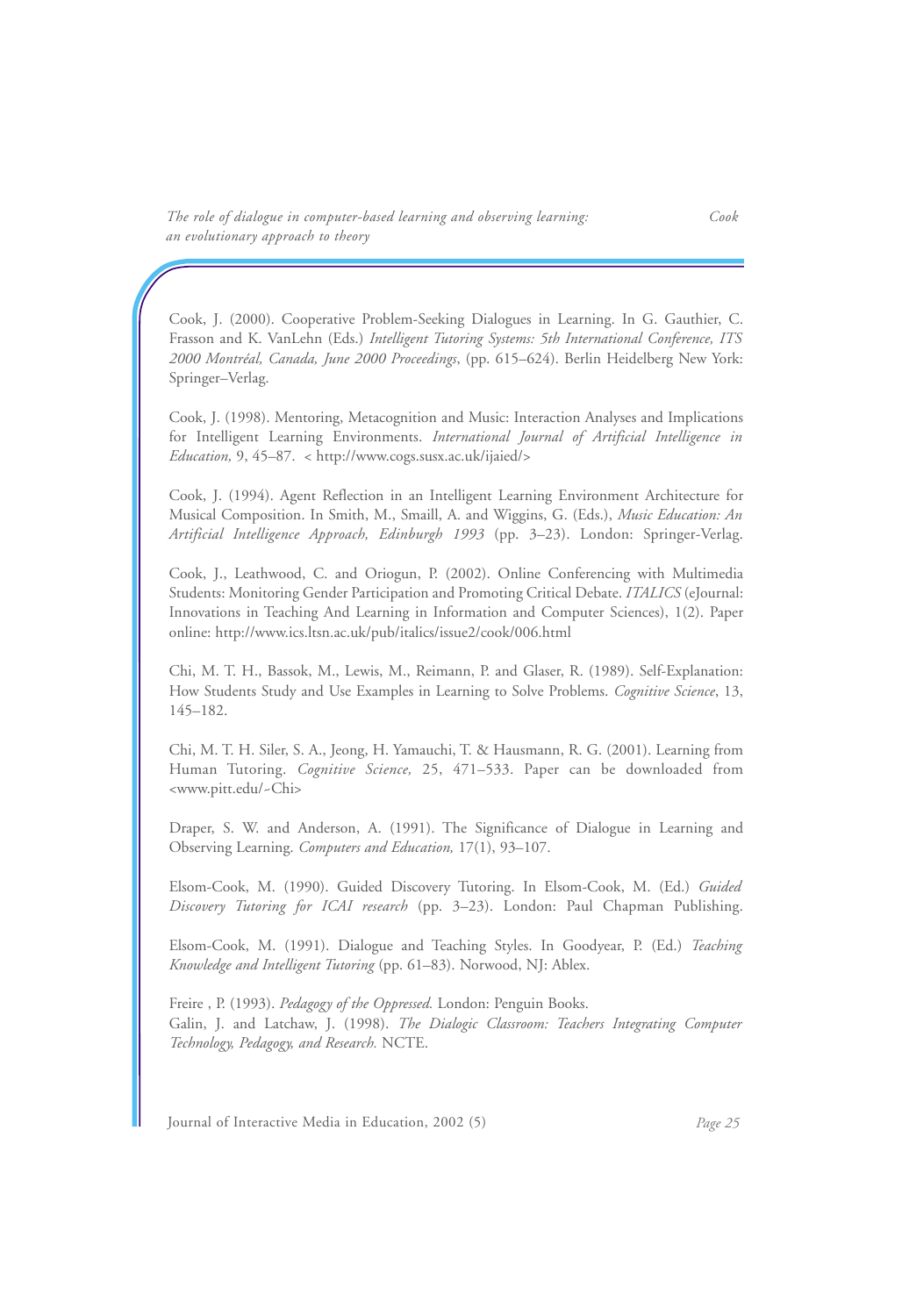Gertner, A. S. and VanLehn, K. (2000). Andes: A Coached Problem Solving Environment for Physics. In G. Gauthier, C. Frasson and K. VanLehn (Eds.) *Intelligent Tutoring Systems: 5th International Conference, ITS 2000 Montréal, Canada, June 2000 Proceedings,* p. 133–142. Berlin Heidelberg New York: Springer-Verlag.

Graesser, A., Wiemer-Hastings, K., Wiemer-Hastings, P., Kreuz, R., & the Tutoring Research Group (1999). AutoTutor: A simulation of a Human Tutor. *Journal of Cognitive Systems Research,* 1, 35–51.

Hartley, J. R. (1998). New Technologies and Learning. In Shorrocks-Taylor, D. (Ed.), *Directions in Educational Psychology* (pp. 19–38). London: Whurr Publishers Ltd.

Hartley, J. R. and Ravenscroft, A. (1999). Supporting Exploratory and Expressive Learning: A Complementary Approach. *International Journal of Continuing Engineering Education and Lifelong Learning,* 9(3/4), 275–291.

Hartley, J. R. and Ravenscroft, A. (1993). Computer Aided Reflection: An Overview of SCILAB. *Paper presented at the SMILE Workshop, September 29th - October 1st,* Computer Based Learning Unit, University of Leeds, UK.

Jones, A. and Mercer, N. (1993). Theories of Learning and Information Technology. In Scrimshaw, P. (Ed.) *Language, Classroom and Computers* (pp. 11–26). London: Routledge.

Kellogg, W.A., Lewis, L. and Polson, P. (2000). Introduction to this Special Issue on New Agendas for Human-Computer Interaction. *Human-Computer Interaction,* 15(2/3), 1–4.

Knight, P. (1995) (Ed). *Assessment for Learning in Higher Education.* London: Kogan Page SEDA Series.

Kuhn, T. S. (1962). *The Structure of Scientific Revolutions.* International Encyclopedia of Unified Science, Volume 2, Number 2. London: University of Chicago Press.

Landauer, T. K. (1995). *The Trouble with Computers.* Cambridge, MA.: Academic Press.

Laurillard, D. (1993). *Rethinking University Teaching: A framework for the effective use of educational technology.* London: Routledge.

Leontiev, A. N. (1975). *Activity, Consciousness, Personality.* Moscow.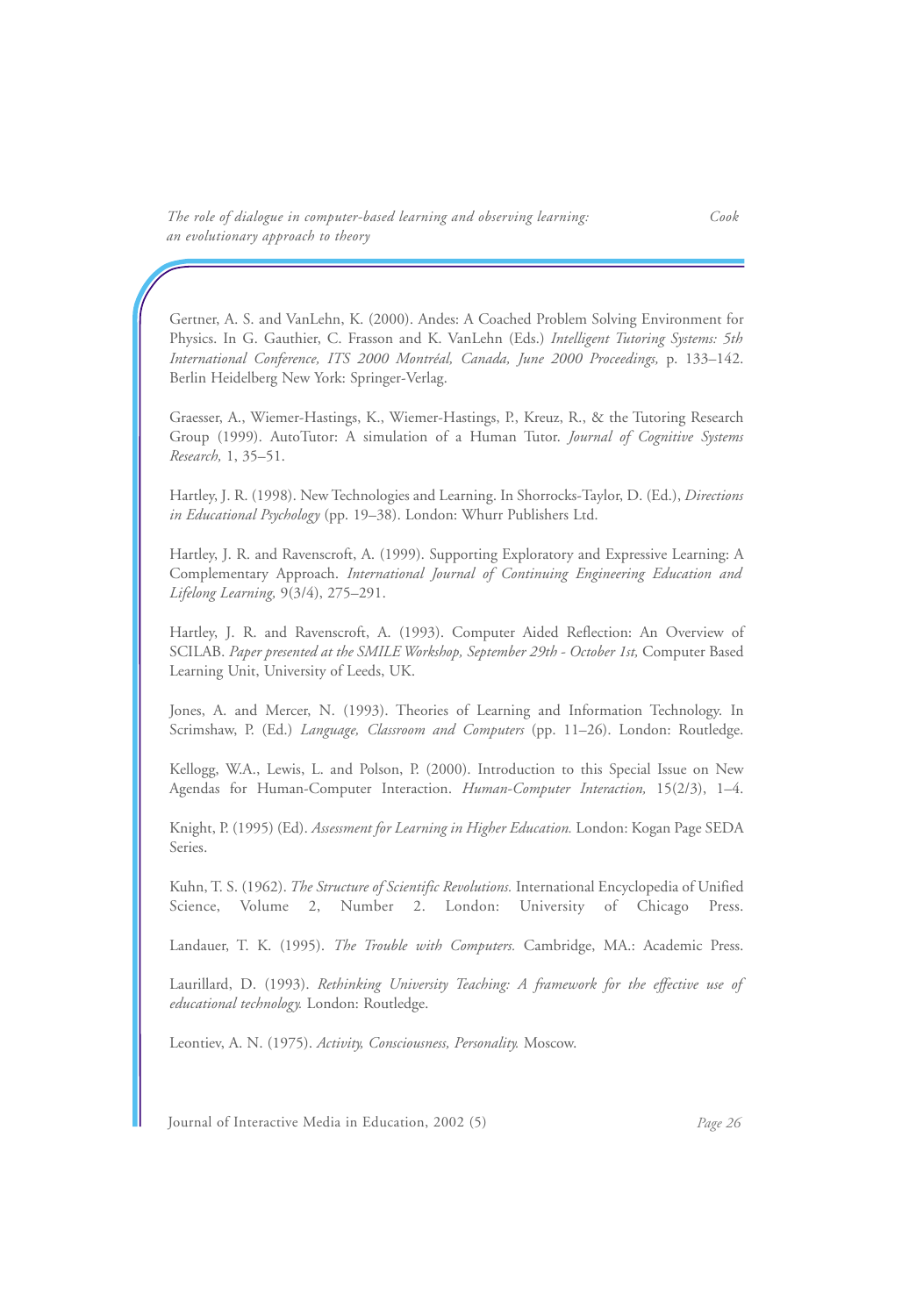Levin, J. A. and Moore, J. A. (1977). Dialogue-Games: Metacommunication Structures for Natural Language Interactions. *Cognitive Science,* 1, (4), 395–420.

Lipman, M. (1991). *Thinking in Education.* New York: Cambridge University Press.

Long, J. (1996). Specifying relations between research and the design of human-computer interactions. *International Journal of Human-Computer Studies,* 44, 875-920.

McKendree, J., Good, J. and Lee, J. (in press). Effect of Dialogue Characteristics on Performance by Overhearers. Paper submitted to for review.

McKendree, J., Stenning, K., Mayes, T., Lee, J., and Cox, R. (1998). Why Observing a Dialogue May Benefit Learning. *Journal of Computer Assisted Learning*, 14( 2), 110–119. Other articles from the Vicar project can be found at <www.hcrc.ed.ac.uk/gal/vicar>

MEG (2001). The UK's Metadata for Education Group (MEG). *The MEG Concord.* Downloaded 9/3/01 <http://www.ukoln.ac.uk/metadata/education/documents/concord.html>

Mercer, N. (2000). *Words and Minds: How we Use Language to Think Together.* London: Routledge.

Moore, M. G. and Kearsley, G. (1996). *Distance Education: A Systems View.* Wadsworth.

Morgan, N. and Cook, J. (in press). Teaching Cycles in the Creative Community of Inquiry. *Musicus*, 6, to appear.

Norman, D.A. (1986). Cognitive Engineering. In Norman, D.A. and Draper, S.W. (Eds). *User Centred Design*. Hillsdale, NJ: Erlbaum.

Norman, D.A. (1996). Design as practised. In Winograd, T. (Ed.) *Bringing design to software.* MA: Addison-Wesley.

Papert, S. (1980). *Mindstorms.* Brighton: Harvester.

Pask, G. (1976). Conversational Techniques in the Study and the Practice of Education. *British Journal of Educational Psychology,* (46), 12–25.

Piaget, J. (1971). *Biology and Knowledge.* Edinburgh University Press.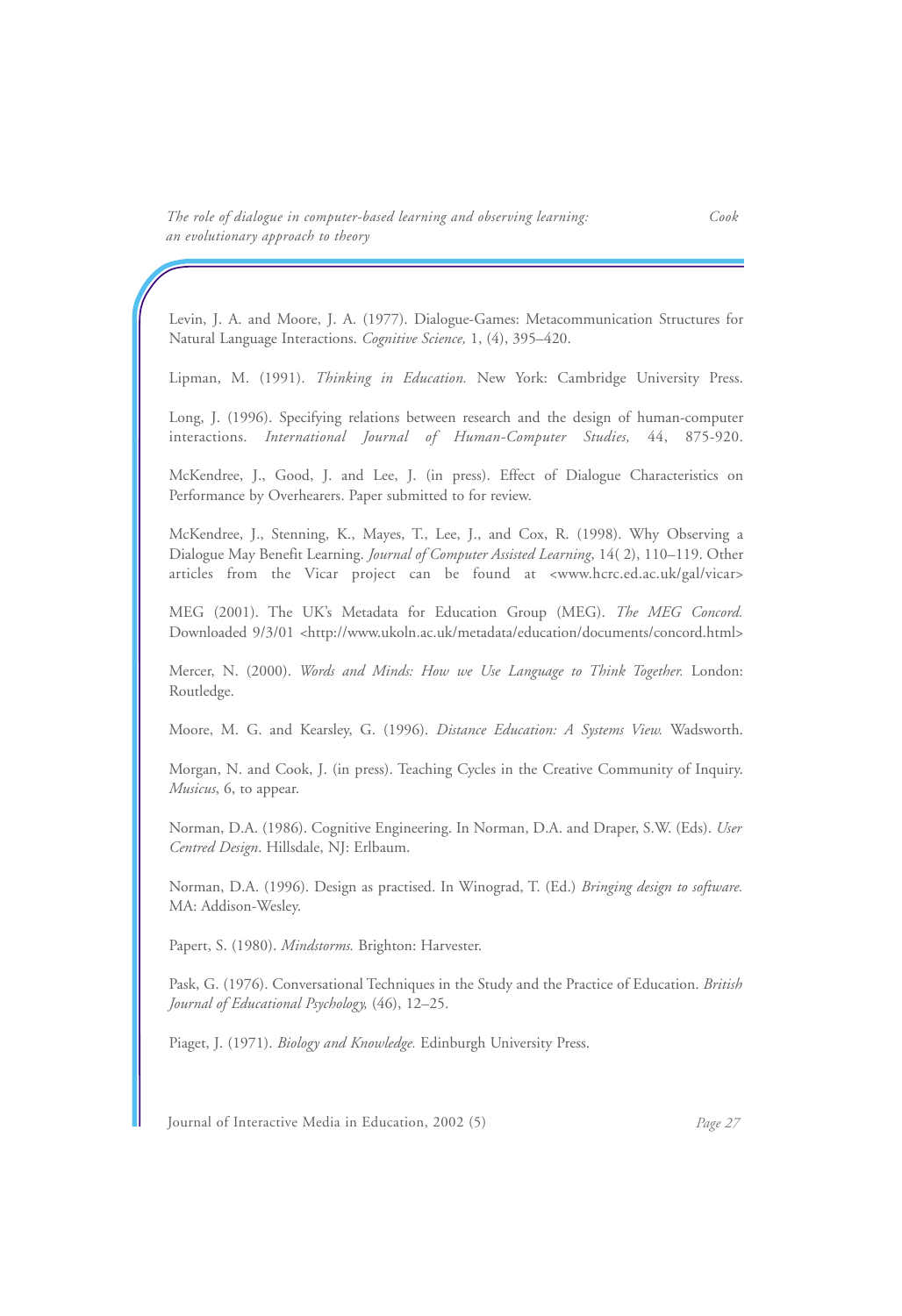Pilkington, R. and Mallen, C. (1996). Dialogue Games to Support Reasoning and Reflection in Diagnostic Tasks. In Brna, P., Paiva, A. and Self, J. (Eds.) *European Conference on Artificial Intelligence in Education (EuroAIED)* (pp. 213–219), held at Fundacao Caloustre Gulbenkian, Lisbon, Portugal, September 30–October 2, 1996. Edicoes Colibri.

Pilkington, R. and Parker-Jones, C. (1996). Interacting with Computer-Based Simulation: The Role of Dialogue. *Computers and Education,* 27, (1), 1–14.

Ramsden, P. (1992). *Learning to Teach in Higher Education.* London: Routledge.

Ravenscroft, A. and Pilkington, R.M. (2000). Investigation by Design: Developing Dialogue Models to Support Reasoning and Conceptual Change. *International Journal of Artificial Intelligence in Education*, Special Issue on Analysing Educational Dialogue Interaction: From Analysis to Models that Support Learning, 11, (1), 273–298. <http://www.cogs.susx.ac.uk/ijaied/>

Ravenscroft, A. and Matheson, M.P. (2002). Developing and Evaluating Dialogue Games for Collaborative E-Learning Interaction. *Journal of Computer Assisted Learning: Special Issue: Context, Collaboration, Computers and Learning,* 18 (1), 93–102.

Recker, M. M. (1994). A Methodology for Analyzing Students' Interactions within Educational Hypertext. In *Educational Multimedia and Hypermedia, 1994. Proceedings of EdMedia 94–World Conference on Educational Multimedia and Hypermedia* (pp. 474–479), held in Vancouver, British Columbia, Canada, June 25-30, 1994.

Schober, M. F. and Clark, H. H. (1989). Understanding by Addressees and Overhearers, *Cognitive Psychology,* 21, 211-232.

Searle, J. R. (1969). *Speech Acts, An Essay in the Philosophy of Language.* Cambridge: Cambridge University Press.

Stevens, A. L., Collins, A. and Goldin, S. E. (1982). Misconceptions in Students' Understanding. In Sleeman, D. H. and Brown, J. S. (Eds.), *Intelligent Tutoring Systems* (pp. 13–24). London: Academic Press.

Twigger, D., Byard, M., Draper, S., Driver, R., Hartley, J. R., Hennessy, S., Mallen, C., Mohammed, R., O'Malley, C., O'Shea, T. and Scanlon, E. (1991). The Conceptual Change in Science Project. *Journal of Computer Assisted Learning,* 7, 144–155.